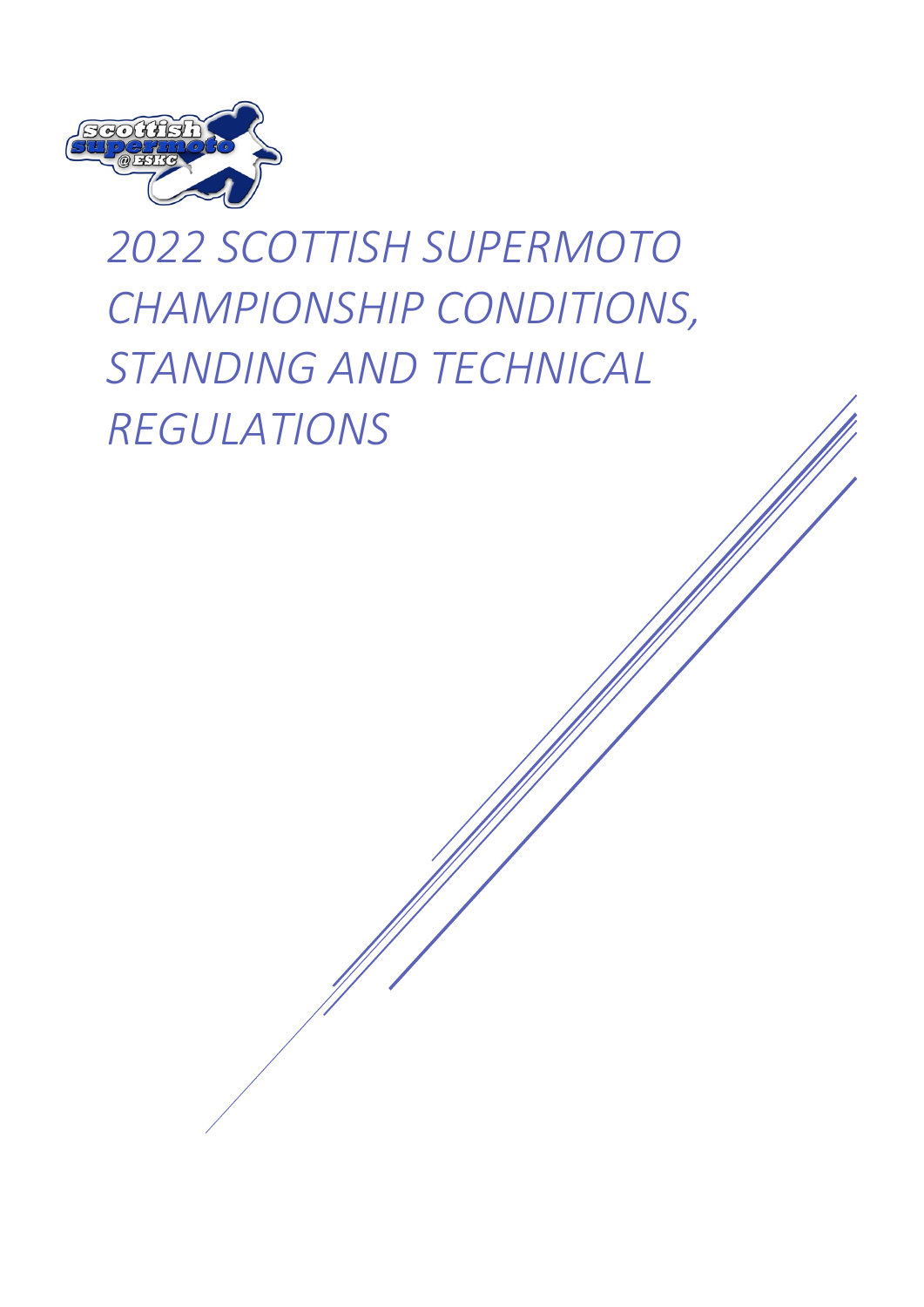# Contents

| 1.                                      |                     |     |
|-----------------------------------------|---------------------|-----|
| 2.                                      |                     |     |
| 3.                                      |                     |     |
| 3.1                                     |                     |     |
| 3.2<br>3.2.1<br>3.2.2<br>3.2.3<br>3.2.4 |                     |     |
| 3.3<br>3.3.1<br>3.3.2                   |                     |     |
| 3.4                                     |                     |     |
| 3.5                                     |                     |     |
| 3.6                                     |                     |     |
| 3.7                                     |                     |     |
| 3.8                                     |                     |     |
| 3.9                                     |                     |     |
| 3.10                                    |                     |     |
| 3.11                                    |                     |     |
| 3.12                                    |                     |     |
| 3.13                                    |                     |     |
| 3.14                                    |                     |     |
| 3.15                                    |                     |     |
| 3.16                                    | <b>TYRE WARMERS</b> | . 7 |
| 3.17                                    |                     |     |
| 3.18                                    |                     |     |
| 3.19                                    |                     |     |
| 3.20                                    |                     |     |
| 3.21                                    |                     |     |
| 3.22                                    |                     |     |
| 3.23<br>3.23.1<br>3.23.2                |                     |     |
| 3.24                                    |                     |     |
| 3.25                                    |                     |     |
| 3.26                                    |                     |     |
| 3.27                                    |                     |     |
| 3.28                                    |                     |     |
| 3.29                                    |                     |     |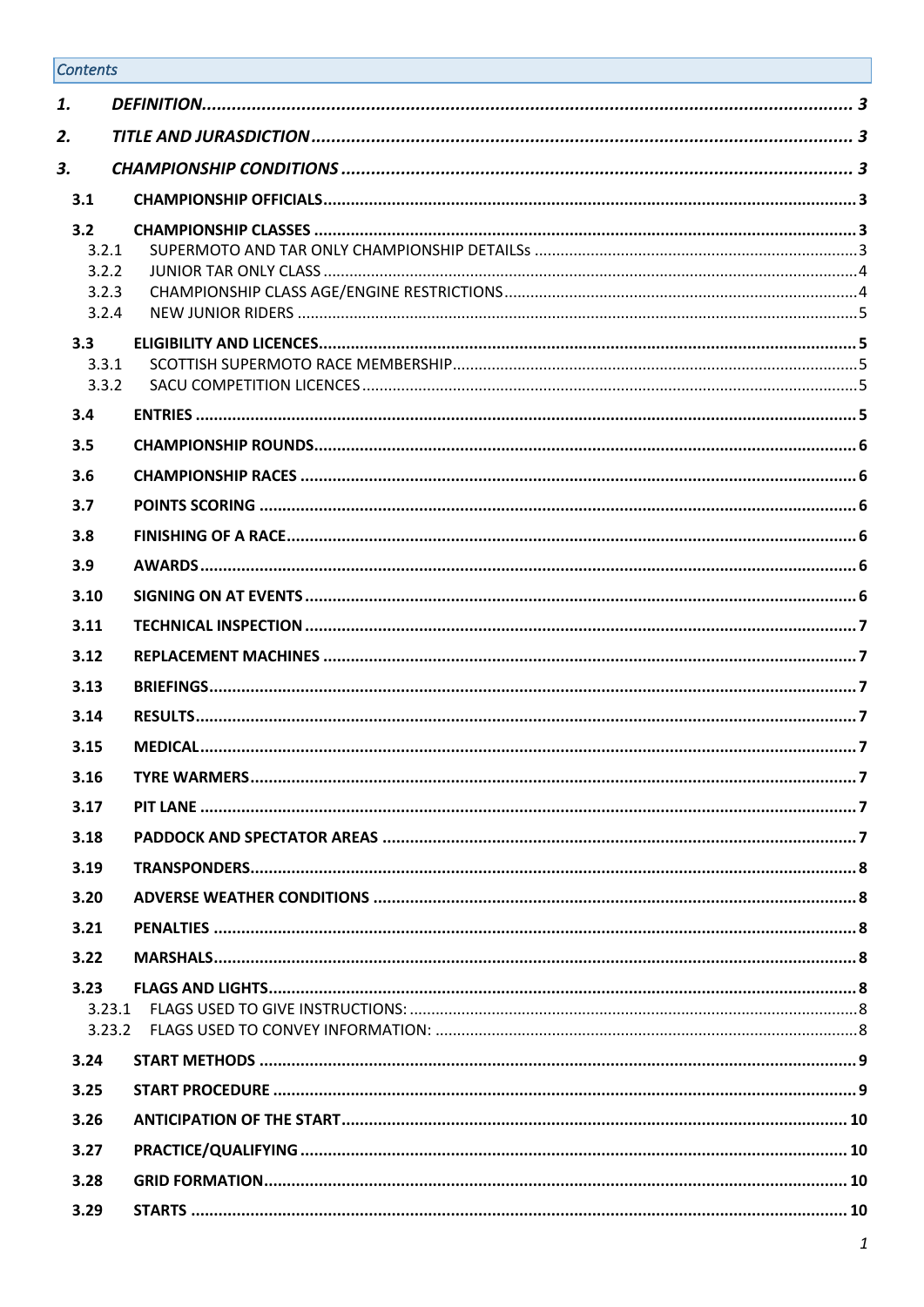| 3.30           |  |
|----------------|--|
| 3.31           |  |
| 3.32           |  |
| 3.33           |  |
| 4.             |  |
| 4.1            |  |
| 4.2            |  |
| 4.3            |  |
| 4.4            |  |
|                |  |
| 4.5            |  |
| 4.6            |  |
| 4.7            |  |
| 4.7.1          |  |
| 4.7.2          |  |
| 4.7.3          |  |
| 4.8            |  |
| 4.8.1          |  |
| 4.8.2          |  |
| 4.8.3          |  |
| 4.8.4          |  |
| 4.8.5          |  |
| 4.8.6<br>4.8.7 |  |
| 4.8.8          |  |
| 4.8.9          |  |
| 4.8.10         |  |
| 4.8.11         |  |
| 4.8.12         |  |
| 4.8.13         |  |
| 4.8.14         |  |
| 4.8.15         |  |
| 4.9            |  |
| 4.9.1          |  |
| 4.9.2          |  |
| 4.9.3          |  |
| 4.10           |  |
| 4.10.1         |  |
| 4.10.2         |  |
| 4.10.3         |  |
| 4.10.4         |  |
| 4.11           |  |
| 4.11.1         |  |
| 4.11.2         |  |
| 4.11.3         |  |
| 5.             |  |
| 6.             |  |
| 7.             |  |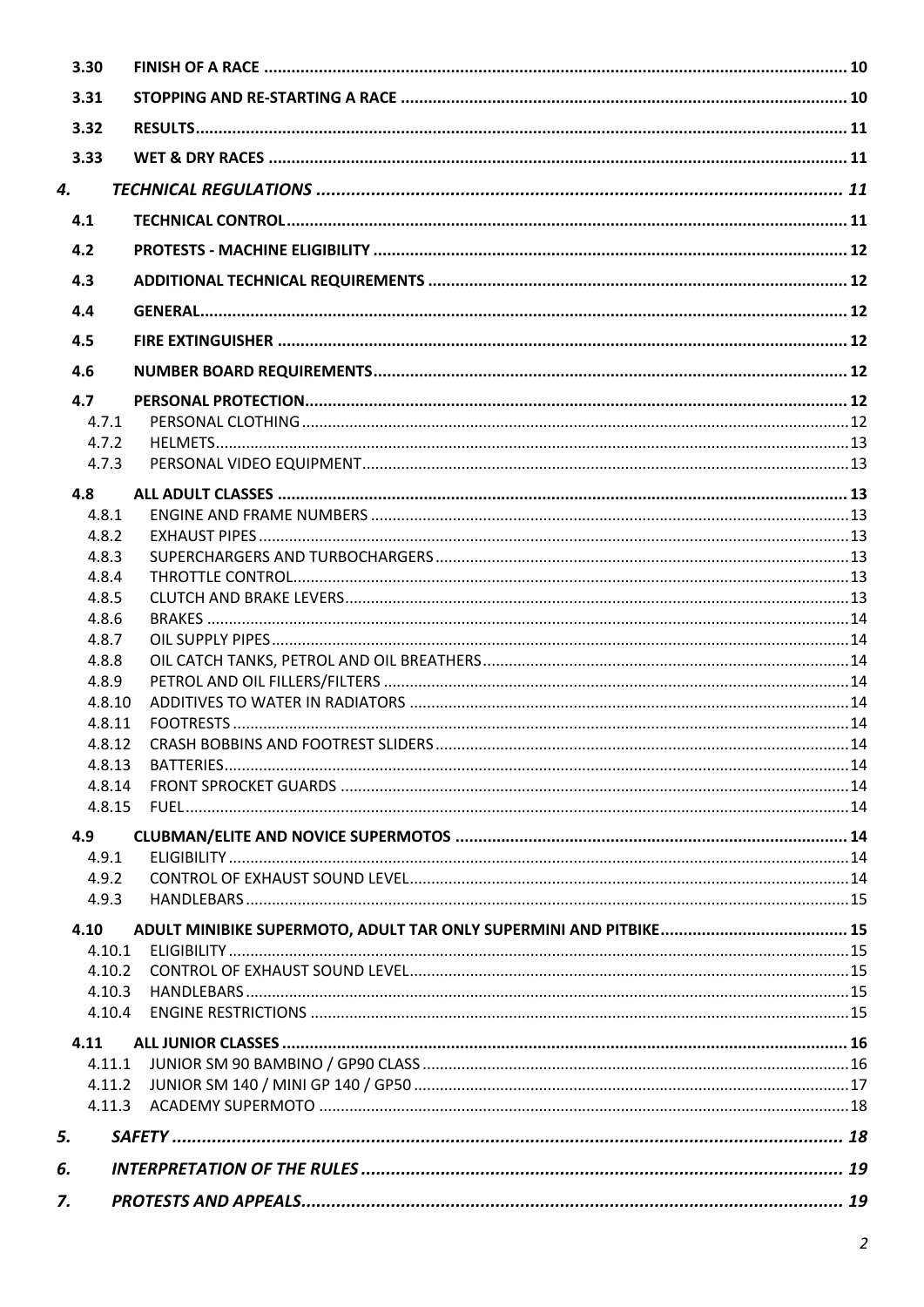#### *1. DEFINITION*

*Supermoto (also known as Supermotard) is a sport where competitors of motorcycles or supermoto style mini bikes compete in massed start races on closed circuits, which may be flat or undulating. The ESKC circuit will normally have a mixture of tarmac, natural and shale sections. The ideal ratio being 70% tarmac and 30% natural surface, although other ratios may be used depending on track layout.*

#### *2. TITLE AND JURASDICTION*

*The SACU / Scottish Supermoto / Scottish Tar Only Supermoto Championships are promoted and organised by Scottish Supermoto in accordance with the Scottish Supermoto Sporting Code and these Scottish Supermoto Championship Conditions, Standing and Technical Regulations and any further instructions issued, or official announcements made during the championship.*

# *3. CHAMPIONSHIP CONDITIONS 3.1 CHAMPIONSHIP OFFICIALS RACE DIRECTOR / CLERK OF COURSE DARYL MCCALL / JIM CUNNINGHAM CHAMPIONSHIP SECRETARY ANNE SAVAGE CHIEF MARSHAL ROSS MAILER CHIEF TIMEKEEPER SCOTT MURRAY CHIEF STEWARD RAB DUNCAN ENVIRONMENT OFFICER RICHARD TYLER CHILD PROTECTION OFFICER JIM CUNNINGHAM / DARYL MCCALL*

# *JUNIOR CLASS REPS LISA ROSS / SARAH HUMPHRIES / ALAN HUMPHRIES*

#### *3.2 CHAMPIONSHIP CLASSES*

#### *3.2.1 SUPERMOTO AND TAR ONLY CHAMPIONSHIP DETAILSs*

*A minimum of 5 competitors are needed for a valid championship. A minimum of 3 riders are needed for a class to run on the day. Less than this and points & prizes will be awarded at the Race Director's discretion.*

*Minimum ages: Birthdays must fall within the main championship season.*

*Tar Only Championship Classes: Races do not include any off-road, dirt or jumps.*

*OTHER RACE OFFICIALS IAN ROSS / JENNIFER ROSS*

*Supermoto Championship Classes: All Supermoto class races include the off-road, dirt and jumps section unless adverse weather renders it unsafe to use. In this case the minibike and junior supermoto races will not take place; there will be no dropped rounds and championship positions will be calculated on the points awarded at rounds that took place. Exception: the big wheel supermoto races will take place all rounds, tar-only if no off-road. We will always endeavour to keep some off road in use at all rounds, but cannot guarantee.*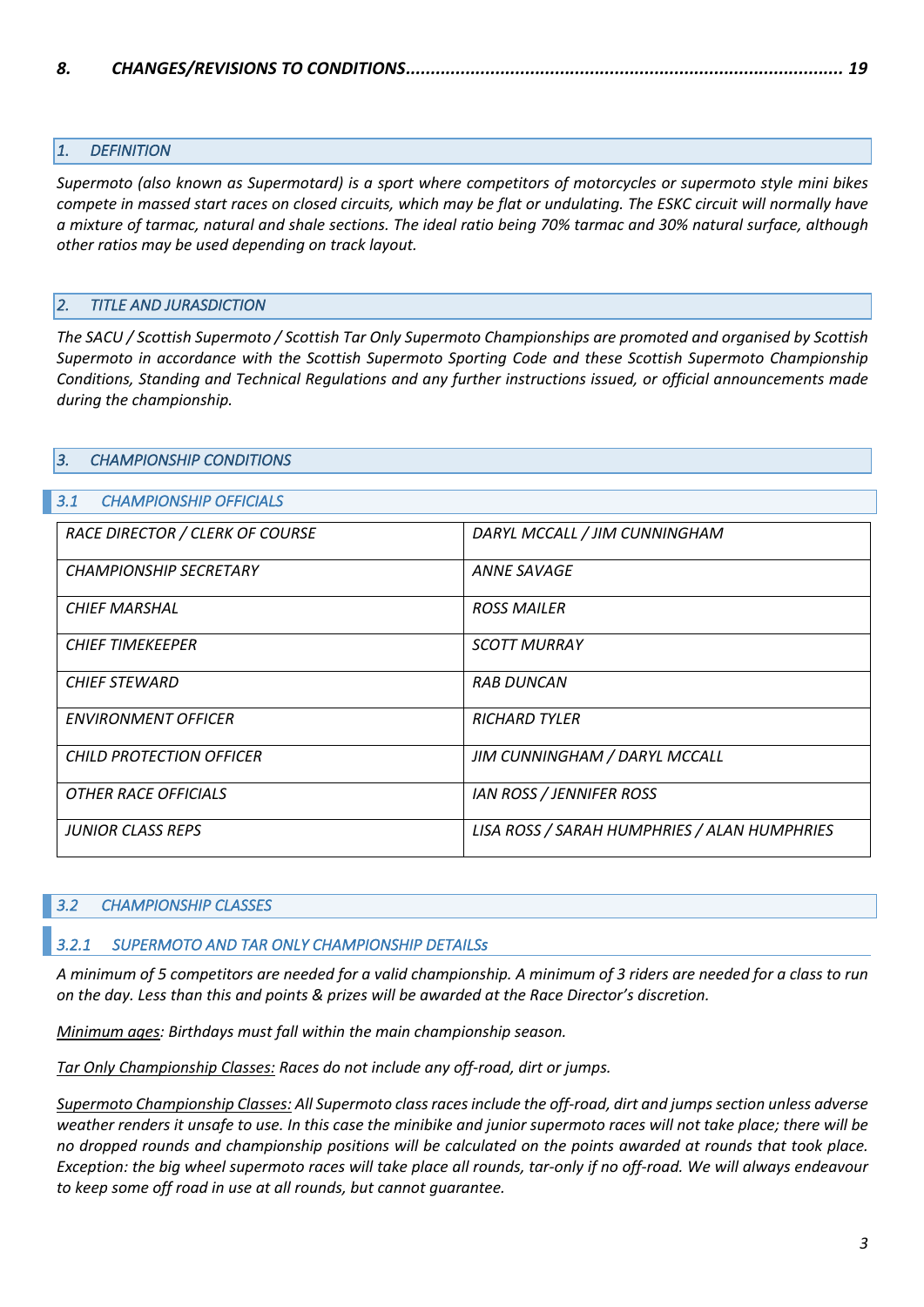*Junior Supermoto: All junior classes (Bambino, JNR 140 Pitbike and Academy) will race in the same session but awarded race points in their individual championship classes.*

*NEW Academy Supermoto Class: 11-14 yrs can ride any supermoto style minibike up to 85cc 2stroke/ 150cc 4 stroke. Younger riders may enter with prior consent at discretion of the Race Director.*

*No GP style bikes in Supermoto classes.*

*Big-Wheel Supermoto Championships: There will be two Supermoto championship classes for big wheel bikes; Clubman/Elite class and Novice class. The Novice class is for riders' first full Scottish, British or any Supermoto championship season on a big-wheeled Supermoto bike. All riders will be seeded after the warm-up round on 13.03.2022 or practice session on a subsequent race day and is based on experience, past results and observation.* 

# *3.2.2 JUNIOR TAR ONLY CLASS*

*Move up -stay up: In the interest of progression, juniors can only compete in one tar only championship class, to be chosen at their first round. Should a child who at age 9 wishes to move from Bambino racing to 140 class racing during the season they will be permitted.* 

*However, from the point they move class, must stay in new class for remainder of the season. Juniors are permitted to enter both one tar only and one Supermoto championship class, only one entry fee is charged per round regardless of extra class.*

# *3.2.3 CHAMPIONSHIP CLASS AGE/ENGINE RESTRICTIONS*

# *2022 SUPERMOTO CHAMPIONSHIPS*

| <b>CLASS</b>                     | <b>AGE</b>                                               | <b>ENGINE</b>                                                                       |
|----------------------------------|----------------------------------------------------------|-------------------------------------------------------------------------------------|
| CLUBMAN/ELITE SUPERMOTO          | 16 YRS & UP                                              | Any Supermoto up to 500cc 2 stroke / 950cc 4<br>stroke.                             |
|                                  | <b>15 YRS &amp; UP</b>                                   | Any Supermoto up to 250cc 2 stroke / 450cc 4<br>stroke                              |
| <b>NOVICE SUPERMOTO</b>          | <b>16 YRS &amp; UP</b>                                   | Any Supermoto up to 500cc 2 stroke / 950cc 4<br>stroke.                             |
|                                  | <b>15 YRS &amp; UP</b>                                   | Any Supermoto up to 250cc 2 stroke / 450cc 4<br>stroke                              |
| <b>ADULT MINIBIKE SUPERMOTO</b>  | 15 YRS & UP                                              | Any Supermoto style minibike up to 115cc<br>2stroke / 200cc 4 stroke. Max 12"wheels |
| <b>ACADEMY SUPERMOTO</b>         | 11YRS - 14YRS (younger at<br>Race Director's Discretion) | Any Supermoto style minibike up to 85cc<br>2stroke/150cc 4 stroke. Max 12"wheels    |
| <b>JNR 140 PITBIKE SUPERMOTO</b> | 9 YRS - 14YRS                                            | Any Supermoto style pitbike, maximum seat<br>height of 84cm                         |
|                                  |                                                          | Up to 140 CC pitbike engine. Max 12"wheels                                          |
| <b>BAMBINO SUPERMOTO</b>         | 7 YRS - 10YRS (6 YRS allowed                             | Any supermoto style pitbike                                                         |
|                                  | subject to prior consent)                                | YX 88cc or Lifan 88cc semi auto, fully auto or<br>manual engine. Max 12" wheels     |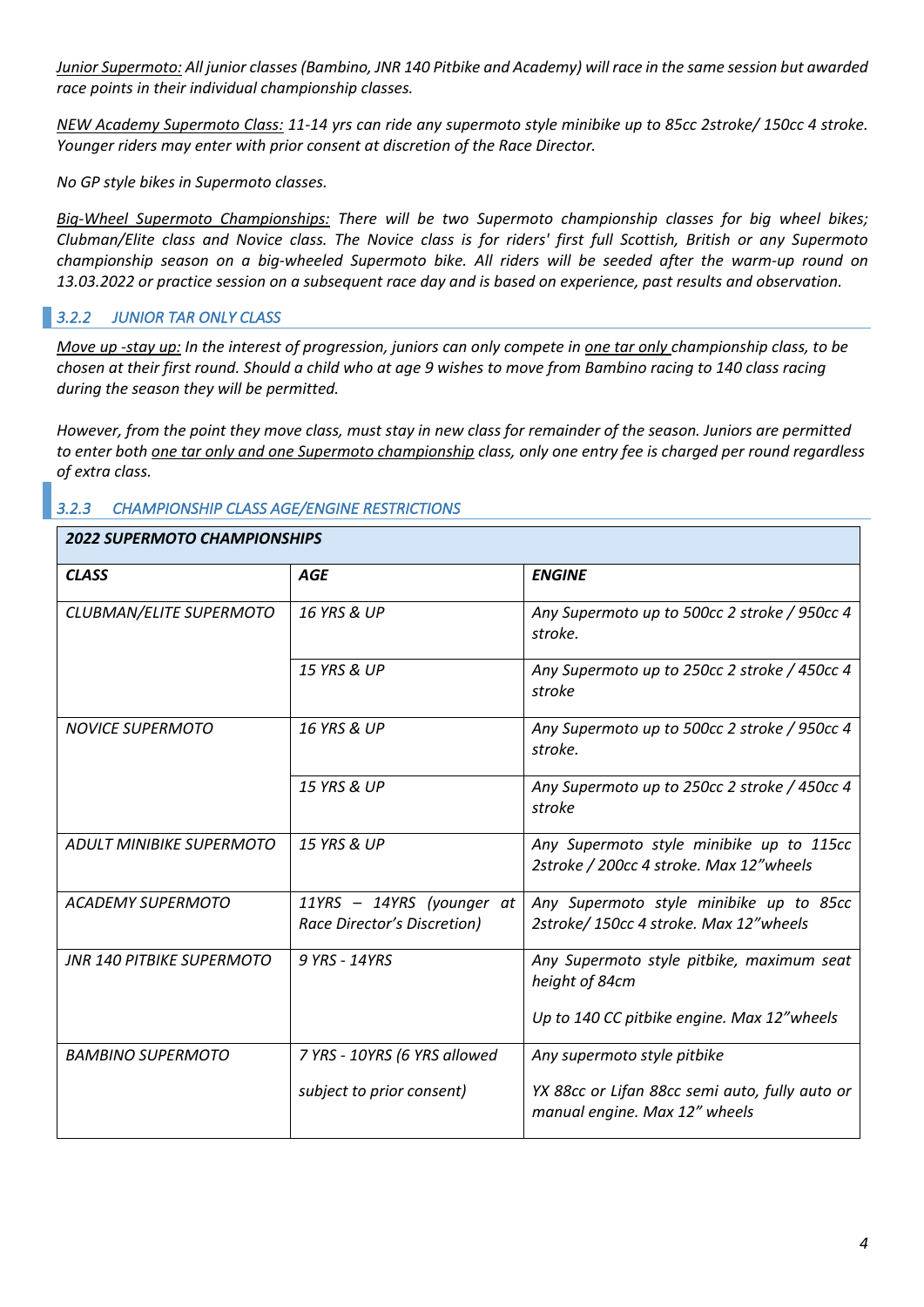| <b>2022 TAR ONLY CHAMPIONSHIPS</b> |                                                          |                                                                                              |  |  |
|------------------------------------|----------------------------------------------------------|----------------------------------------------------------------------------------------------|--|--|
| <b>CLASS</b>                       | <b>AGE</b>                                               | <b>ENGINE</b>                                                                                |  |  |
| SUPERMINI/GP                       | 15 YRS & UP<br>13 YRS with SACU/ACU road<br>race license | Any Supermoto or GP style minibike up to 112<br>cc 2stroke / 200cc 4stroke<br>Max 12" wheels |  |  |
| <b>PITBIKE</b>                     | 15 YRS & UP<br>13 YRS with SACU/ACU road<br>race license | Any pitbike up to 160cc 4 stroke<br>$Max 12''$ wheels                                        |  |  |
| <b>JSM 140</b>                     | 9 YRS - 14 YRS                                           | see section 4.11.2 page 17 of this document                                                  |  |  |
| JNR MINI GP140 / GP50              | $9$ YRS $-$ 14 YRS                                       | see section 4.11.2 page 17 of this document                                                  |  |  |
| BAMBINO SM90 / GP90                | 6 YRS - 10 YRS                                           | see section 4.11.1 page 16 of this document                                                  |  |  |

# *3.2.4 NEW JUNIOR RIDERS*

*If new to racing, junior riders should wear a hi-viz for their first 3 races or until signed off as competent by the race director. This is for their own safety and to alert other riders of a new or inexperienced rider.*

# *3.3 ELIGIBILITY AND LICENCES*

*All competitors must possess appropriate competition licences to compete at a Scottish Supermoto event.*

*To compete in any full championship, riders must hold both a 2022 Scottish Supermoto Race membership and SACU or ACU competition licence\*.*

#### *3.3.1 SCOTTISH SUPERMOTO RACE MEMBERSHIP*

*To compete in any full championship, riders must hold a 2022 Scottish Supermoto Race Membership. Non-members can compete but championship points will not be allocated. Annual fee £20. Membership enables application for SACU competition licences through Scottish Supermoto. Race memberships can be purchased at the track, but we encourage all to join before. Link to purchase: https://eskc.alphatiming.co.uk/shop available from 01.01.2022*

# *3.3.2 SACU COMPETITION LICENCES*

*All championship races are licenced under Scottish Autocycle Union. \*All riders must hold a 2022 SACU / ACU Competition Licence or current local FIM associated motorsport license if resident outside SACU/ ACU jurisdiction and have start permission and repatriation insurance to compete if they wish to compete in the Scottish Championship races. Licences must be presented or available for inspection upon request. Annual SACU licenses start from 1st Feb 2022 and are only available online at: https://sacu.justgo.com/Account.mvc/SignIn*

- *SACU One-Event licences can be issued on the day at £15 per rider.*
- *Competitors may be fined or refused permission to start if they are unable to produce their licences. Any monies from fines imposed will be donated to the SACU Benevolent Fund.*
- *All machines must comply with Scottish Supermoto Technical Regulations.*

# *3.4 ENTRIES*

- *All entries must be made online via the event entry link on Alphatiming. Entries close 10pm Thursday before the event. Late entries may be accepted with valid reason please contact ESKC@scottishsupermoto.club*
- *Penalties apply for late entries, entry not guaranteed after the closing date.*
- *Link to enter: https://eskc.alphatiming.co.uk*
- *Refunds of entry fees will be made in the event of a competitor's non-participation in the event.*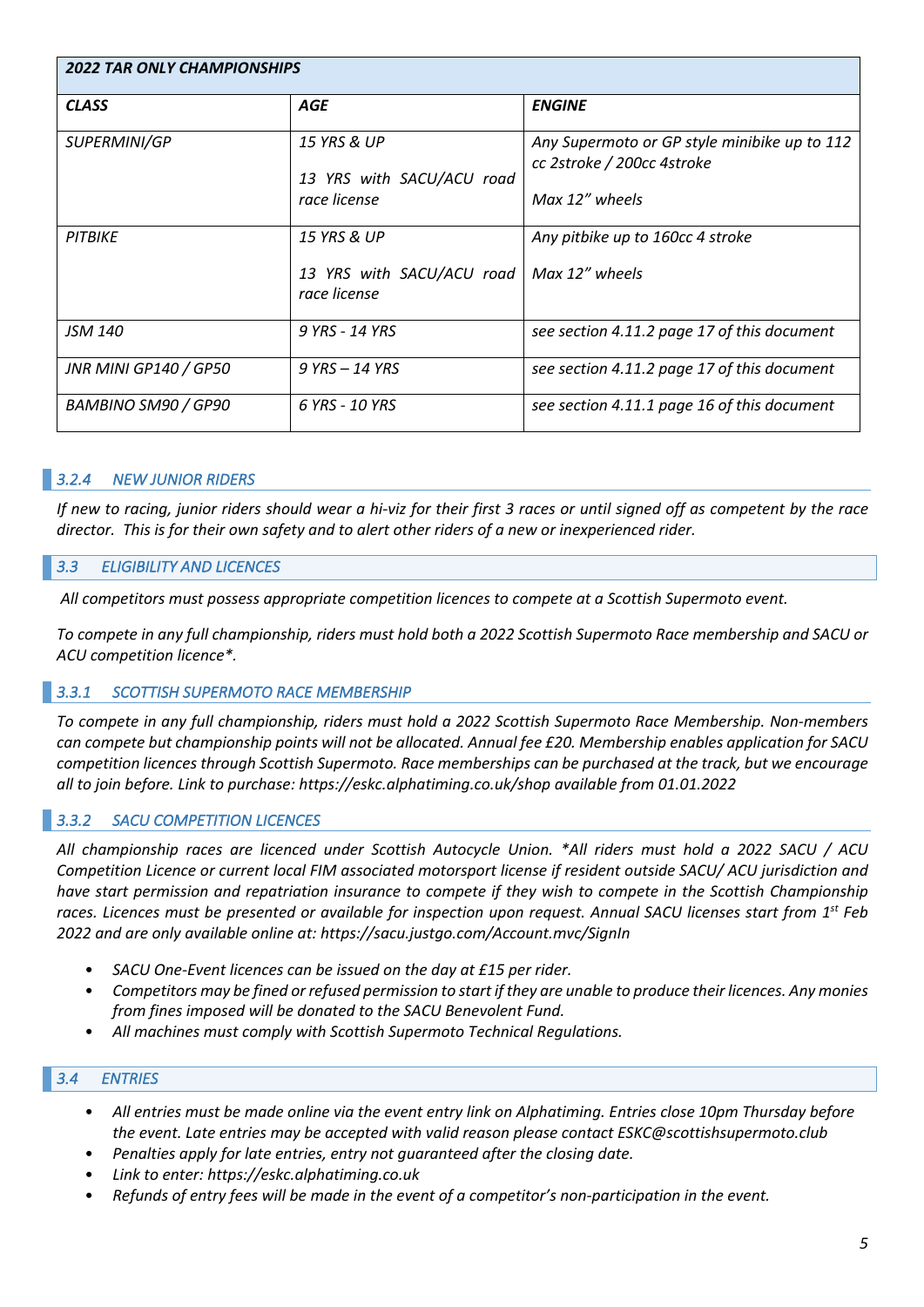- *For clarification of doubt; If the competitor successfully passes Technical Inspection but does not make the practice or qualifying sessions, they will be deemed not to have participated in the event and are eligible for a*  refund. Where a competitor suffers a mechanical failure or an accident during practice or qualifying, even if *this is within the first metre of the track, on the first lap of the practice or qualifying session, they will be deemed to have participated in the event and will therefore not qualify for a refund.*
- *All refunds via Alphatiming will be either to original method of payment, or to account for future purchases.*

#### *3.5 CHAMPIONSHIP ROUNDS*

*Please visit the ESKC website for the 2022 Race Calendar www.eskc.net or Scottish Supermoto Facebook Page https://www.facebook.com/ScottishSupermotoChampionship/*

#### *3.6 CHAMPIONSHIP RACES*

*For 2022 all the Scottish Championships will consist of 6 rounds, the 5 rounds with the highest points total will be used to calculate championship positions. If a competitor is suspended from competing, then any rounds that may occur during the suspension period CANNOT be used as a dropped round and the lowest round outside the suspension period will be discarded. The final round will have double points in all classes.*

*Each round will start with practice and / or qualifying followed by three championship races. The qualifying session will be timed to determine grid positions for the first race of the day. Grids for the following races are determined by the results of the previous race. Competitors may race in groups and / or staggered starts determined by the Race Director may be implemented in certain classes. Seeding of competitors may occur. If due to climatic or other force majeure the full-time table cannot be completed, then championship points will be awarded as decided by the Race Director whose decision will be final.*

#### *3.7 POINTS SCORING*

*Points will be scored for each championship race, the aggregate number of points accumulated in the 3 races will determine the overall result. In the event of a tie the winner will be determined by the best result achieved in the final race of the day, if that race was a dead heat then the preceding race will determine the result. If dead heats occur in all three races then the best qualifying time on the day will be the determining factor.*

*Championship points will then be added to the finishing order. If there is a tie at the end of the season, the winner will be decided by the greater number of race wins, if still unresolved, then the greater number of 2nds, 3rds and so on will be considered. If the situation is still unresolved, the earliest win of the season will be the deciding factor.*

*For 2022 races will be allocated points as follows:* 1st - 25, 2nd - 23, 3rd - 21, 4th - 20, 5th - 19, 6th - 18, 7th - 17 Etc

*The aggregate number of points accumulated in the 3 races will determine the overall result. The overall positions will then be awarded championship points in the same manner as the individual races.*

#### *3.8 FINISHING OF A RACE*

*For all Championship Races, every competitor appearing on the official race results must have completed a minimum of 75% of race distance, regardless of distance behind the winner, to be classified as a finisher for championship points.*

#### *3.9 AWARDS*

*Trophies will be awarded to the top three competitors based on total points scored on the day in each group/class. Presentation of these trophies will be at the end of each day's racing. Failure to attend the presentation without notifying race control of the reason not to attend will mean the forfeiture of trophy/award. At the end of the season, Championship trophies will be presented to the top five highest championship points scoring competitors in all classes. Additional place trophies may well be announced.*

#### *3.10 SIGNING ON AT EVENTS*

*Competitors must produce their licences for inspection and then "sign-on" using the official forms before taking part in any track activity, whether timed or not. Before "signing on" competitors must present their machine for technical inspection. Whilst competitors are entirely responsible for the safety of their own machine and protective clothing, the technical officials may refuse to approve any item at their entire discretion on the grounds of safety. Any late comer*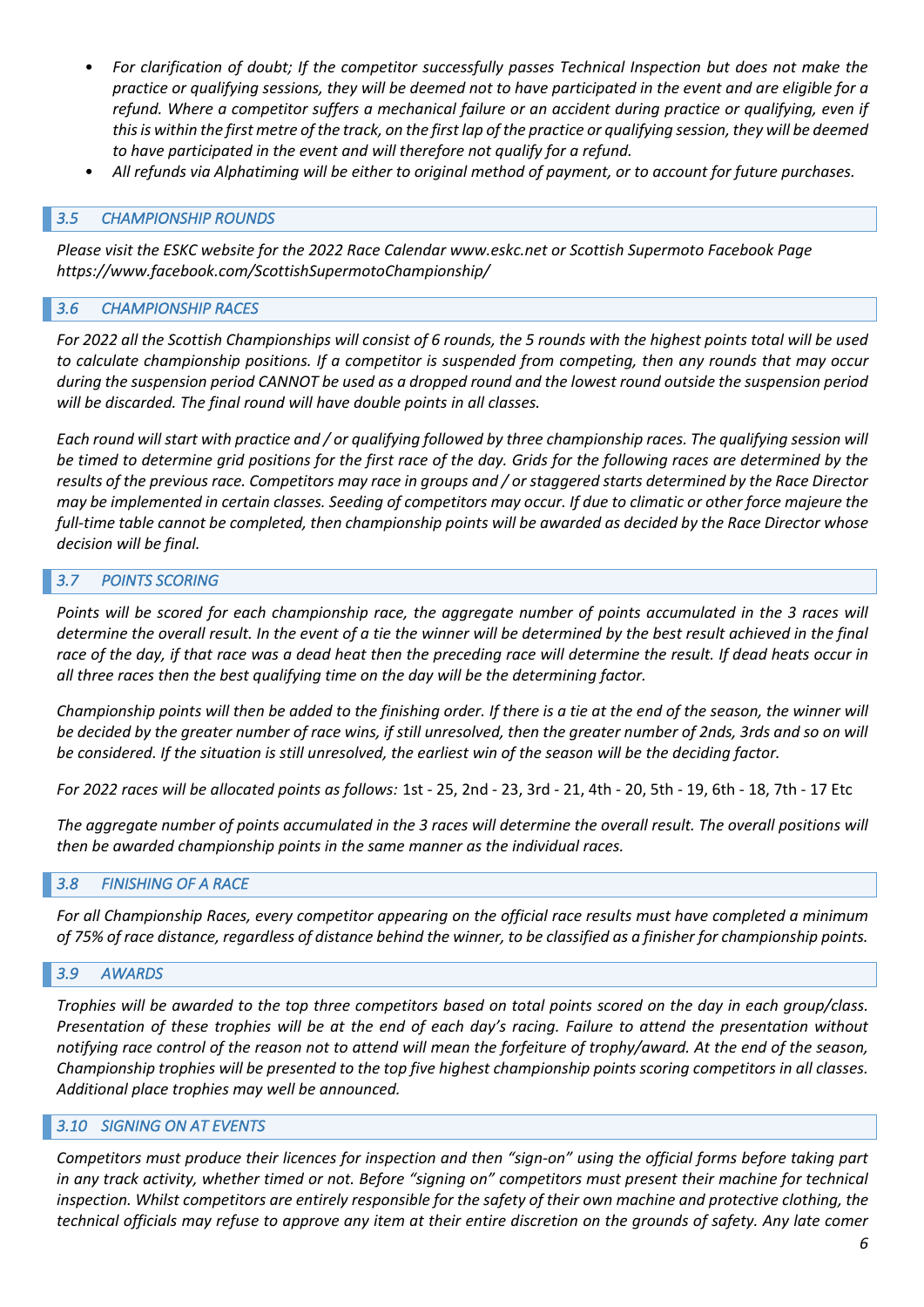*not able to sign on before signing on has closed will not be able to enter the track under any circumstances until signed on. This will normally be during the lunch break, but this is at the discretion of Scottish Supermoto.*

# *3.11 TECHNICAL INSPECTION*

*Inspections will take place as advised in the Final Instructions. Machines will be checked for eligibility. It is the competitor's responsibility to ensure their machine complies with the regulations and is safe for competition; however, an inspector may refuse to verify a machine on grounds of eligibility/safety. Any machine involved in a serious accident should be re-inspected. No competitor will be deemed to have finished a race until the machine has been submitted and passes a final examination if so required by the organisers.*

#### *3.12 REPLACEMENT MACHINES*

*Competitors may change machines during a meeting if the replacement machine is class eligible and has been technically inspected by authorised personnel in compliance with Regulation 12. The competitor must display the correct race number on the machine used otherwise points will not be issued for the respective race. Should exceptional circumstances arise during a meeting that means the correct numbers cannot be displayed then the rider or a representative should inform timekeeping BEFORE taking to the track.*

#### *3.13 BRIEFINGS*

*All competitors must attend the pre-race briefings. This is compulsory, no exceptions. Failure to attend may result in disqualification from the meeting. Random competitors may be called for to prove attendance.* 

#### *3.14 RESULTS*

*All practice timesheets, grids and result sheets are deemed provisional until all machines are released by the technical stewards after post practice/race controls and/or after completion of any judicial or technical procedures. In any event, all results are deemed provisional until a period of 30 minutes has elapsed to allow for protests.*

#### *3.15 MEDICAL*

*The organisers reserve the right for the Chief Medical Officer to carry out a medical examination of any competitor, at any time during the meeting, to ascertain his/her fitness to compete. The Chief Medical Officer's decision is final and cannot be removed.*

#### *3.16 TYRE WARMERS*

*Tyre warmers are allowed inside the assembly area but NOT on the start grid unless sanctioned at a specific meeting by the Race Director.*

#### *3.17 PIT LANE*

*Travelling in the reverse direction with the engine running is prohibited and may result in disqualification from the meeting as with anywhere on the race circuit. Competitors may be called up to 3 times for their race and may be subject to refusal to the pre-grid if arriving after their final call. All competitors should be in the pre-grid area at 5 minutes before the scheduled start of their race. If the warmup lap has started before a competitor has entered the assembly area then they MUST start from the back of the grid.*

#### *3.18 PADDOCK AND SPECTATOR AREAS*

- *Competitors must make themselves aware of the safety of others.*
- *Race bikes must be pushed through the paddock. Failure to comply with this condition will result in exclusion from the meeting.*
- *Bikes must not be left on the road through the paddock.*
- *No rubbish to be left at the track, please take it home with you.*
- *No spectators allowed on the track, unless a sanctioned parent or guardian in which case a hi vis vest must be worn.*
- *All dogs must be kept under control at all times.*
- *No engine to be started before 10.00am (unless at the request of the scrutineer).*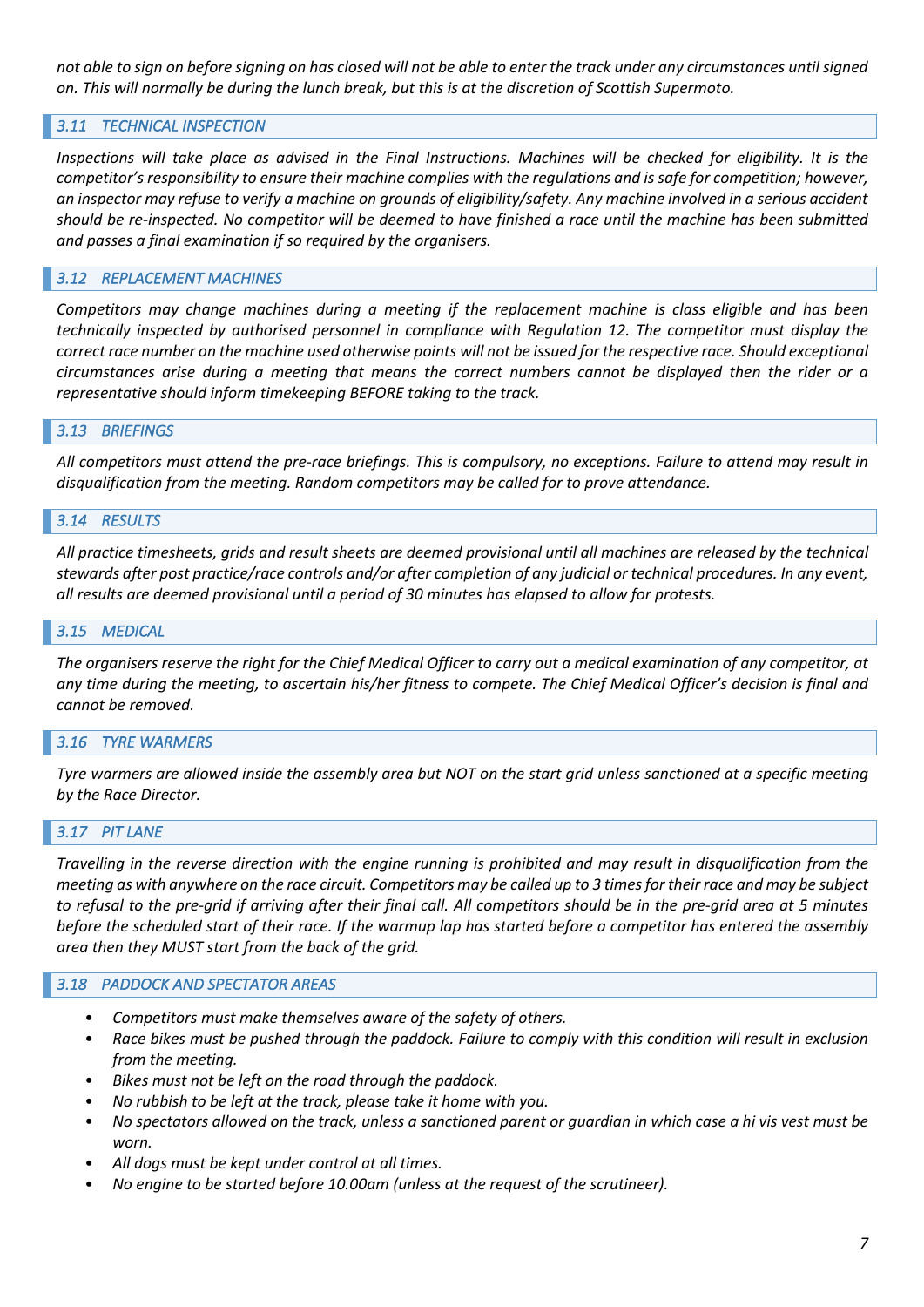#### *3.19 TRANSPONDERS*

*A transponder is required for grid positions and to score points, as these are determined by lap times. All riders are required to run a transponder, or they start from the back of the grid.* 

*Type of transponders needed are pictured below. There are a small number available to hire on the day at a cost of £10 payable on Alphatiming when you enter your race. These will be on a first come first served basis; once the allocation is gone, it is the responsibility of the rider to source their own. As a condition of hire; any person with a transponder hired that is not returned, lost or damaged agree to pay, in full, the sum of £220 which will cover the cost to the club of a replacement. This payment will be made prior to leaving the circuit on day of hire.*



#### *3.20 ADVERSE WEATHER CONDITIONS*

*The Race Director may declare a wet session or race if climatic conditions make such action appropriate. In the event of such an interrupted practice session or race, there will be a minimum of delay before the start process begins again. The Race Director may omit the 'off-road' section of the course from the track layout, at any time, if climatic conditions make such action appropriate. Ultimately it is the competitors' responsibility to make sure they are aware of track conditions and make sure their machine and equipment are suitable and ride accordingly to those track conditions.*

#### *3.21 PENALTIES*

*Penalties because of any successful technical protest or, because of any other action by a competitor during the meeting, for which the Race Director has decided that a penalty is applicable, will be implemented immediately.*

#### *3.22 MARSHALS*

- *Flag Marshals – do not leave their posts*
- *Parent Marshals – must sign on and wear hi-viz. They are there to assist all riders and should be spread round the track near the flag marshals.*

#### *3.23 FLAGS AND LIGHTS*

*Marshals and other officials display flags and use lights to convey information and give instructions to competitors.*

*Competitors are always deemed to be under the control of these signals.*

#### *3.23.1 FLAGS USED TO GIVE INSTRUCTIONS:*

- *Black Flag – May be displayed with competitor number, this instructs the competitor indicated to leave the circuit at once.*
- *Yellow Flag - Danger on this section of track. Slow down, Ride with caution no overtaking.*
- *Red Flag – The practice or race has been stopped, slow down and soon as possible when safe to do so pull to the side and await instructions from the Marshalls.*

#### *3.23.2 FLAGS USED TO CONVEY INFORMATION:*

• *Yellow & Red Striped Flag - May be shown to give warning of a sudden lack of adhesion on this section (oil, water, etc.)*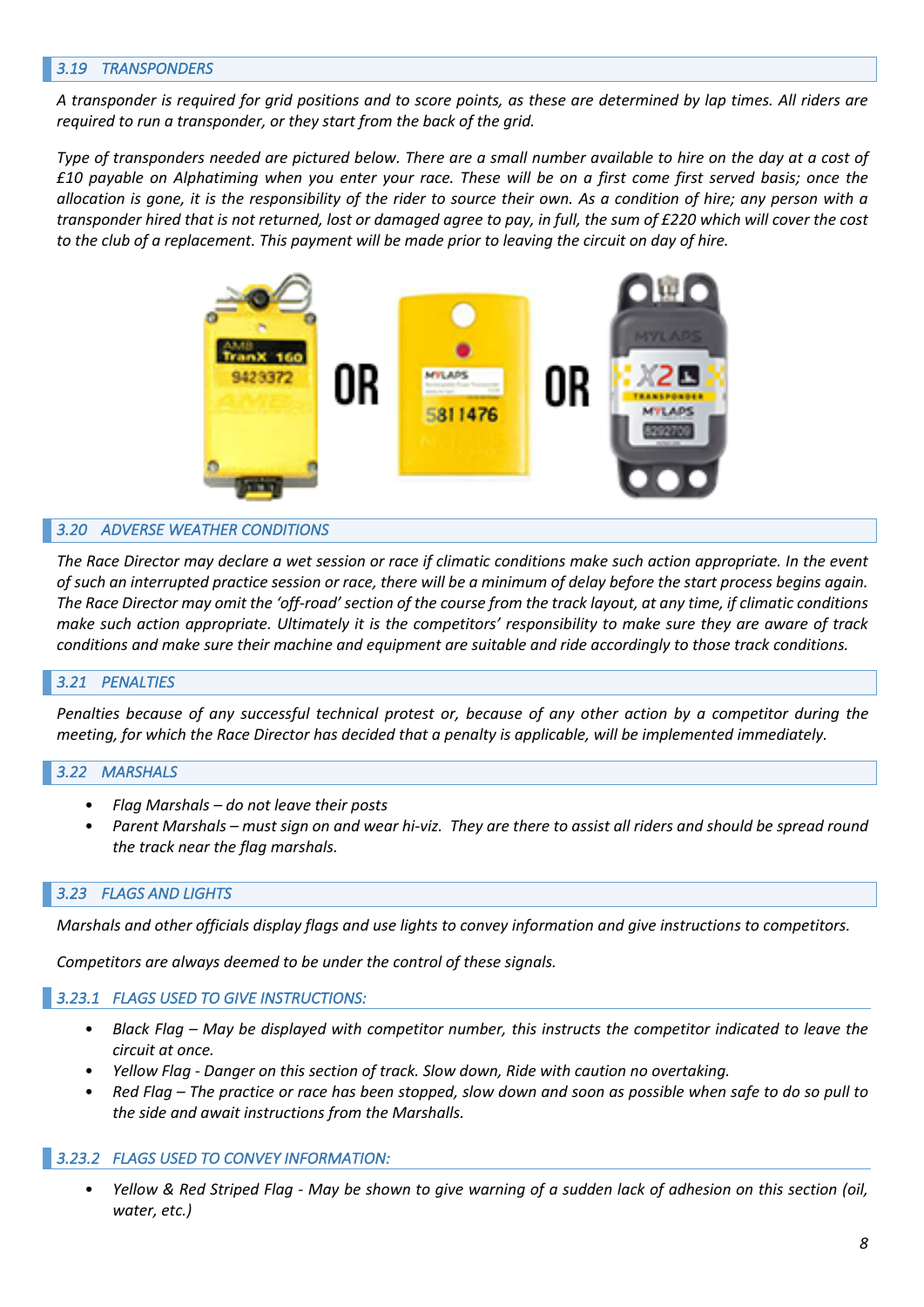- *Blue Flag – May be shown waved to a competitor who is being lapped and a faster competitor is about to overtake.*
- *National Flag – May be used to start a race in place of start lights, this will be notified prior to the race.*
- *Green Flag – This will be shown on the first lap of practice & races to indicate a clear track.*
- *Yellow Flag with Black Cross – Shown to competitors about to commence their last lap.*
- *Chequered flag – finish of race or practice session.*

#### *3.24 START METHODS*

*Races may be started by one of the following methods:*

- *1. Group Starts*
- *2. Interval Starts*

*Where competitors are started individually or in groups at pre-determined intervals. e.g. Superpole. Starts will be made with engines running unless specified otherwise in the Supplementary Regulations.*

# *3.25 START PROCEDURE*

*The final choice of motorcycle to be used in a race should be made before the motorcycle is brought into the waiting area.*

- *1. 10 minutes before the start of the Warm-Up laps: The entrance to the waiting area is open. The motorcycle of each rider must be placed in the waiting area.*
- *2. When instructed by the pit lane/pre-grid marshal, all competitors must proceed to the grid and take up their official allocated grid position. The entrance from the paddock to the waiting area closes. The penalty for arriving late at the waiting area is loss of starting position. Late arriving motorcycles will be held in the waiting area. The riders concerned must obey the instructions from the officials.*
- *3. On instructions from the Start Line Official the riders will proceed on the warm-up laps. Any rider not completing the warm-up laps will start from the back of the grid.*
- *4. The Start Line Official will stand at the front of the starting grid displaying a red flag. A second Official will stand at the back of the starting grid with a green flag and display it when the grid is complete.*
- *5. Any rider who encounters mechanical problems during the warm-up laps may go to the repair zone and make repairs.*
- *6. On returning to the grid the riders must take their position with the front wheel of their motorcycle up to the line defining their starting position and keep their engines running.*
- *7. Once a rider has taken his allocated position on the grid, he cannot change it, return to the pit lane or receive assistance prior to the start.*
- *8. When all the riders have taken up their grid positions the Official at the rear of the grid will raise the green flag.*
- *9. Any rider who arrives back from the warm-up laps after the Official at the rear of the starting grid has raised the green flag, will be considered a "late arrival" and start the race from a position behind the Official at the rear of the grid.*
- *10. If a rider has mechanical problems at the starting grid, he must remain on his motorcycle and raise his arm.*
- *11. If, after the lights are extinguished, a competitor stalls his machine then the start line marshals may assist the competitor by pushing him along the track to attempt to start the engine. If after a reasonable time the engine will not start, the competitor must assist the marshals in taking the machine to a place of safety. Only if the machine is pushed to the pit lane, may mechanics assist the competitor in restarting the engine. Under no circumstance will it be permitted to ride or push a machine against the flow of traffic.*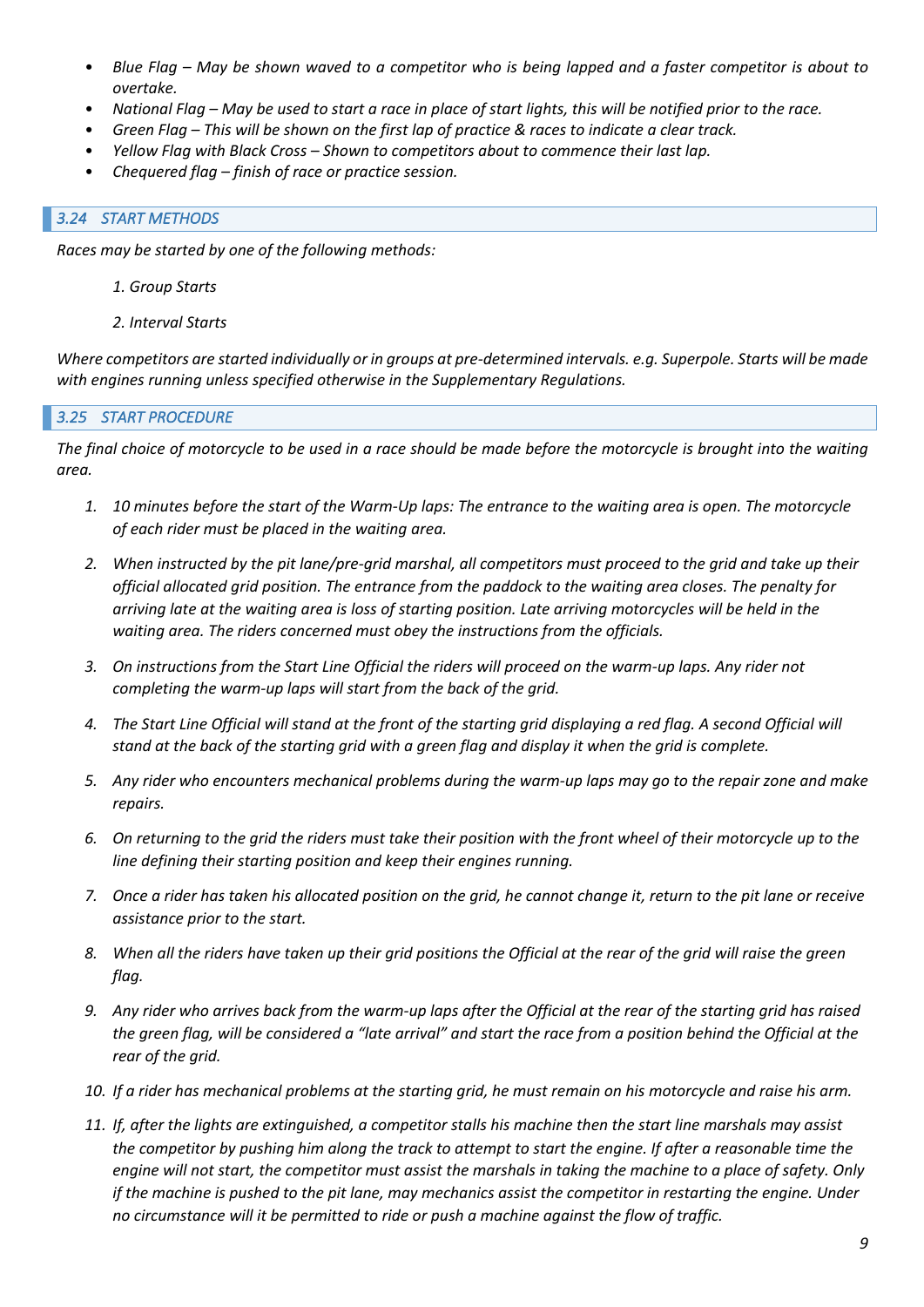- *12. Any rider who is unable to start his motorcycle within a reasonable time, must obey the instructions of the officials and remove his motorcycle from the grid.*
- *13. If he manages to start his machine, he may start the race after all other machines have left the grid at the start of the race.*
- *14. The Start line Official moves to the side of the track, holding up the red flag.*
- 15. The Start line Official puts down the red flag and the start light sequence begins. The red lights come on and *remain on for up to five seconds the red lights will then be switched off and the Race starts.*
- *16. Any alteration to this Start Procedure must be conveyed to the riders at the Riders Briefing.*

#### *3.26 ANTICIPATION OF THE START*

- *1. Anticipation of the start is defined as the motorcycle moving forward when the Red Lights are on.*
- *2. Any competitor who takes up the incorrect grid position will also be adjudged to have anticipated the start.*
- *3. The Clerk of the Course will award a time penalty of up to 20 seconds to any competitor who anticipates the start. The decision as to an anticipated start is a matter of fact with no right of appeal.*

#### *3.27 PRACTICE/QUALIFYING*

*Each competitor must take part in the practice/qualifying sessions. The practice/qualifying schedule may be printed in the final instructions. Grid Positions will be allocated by the organisers in accordance with the qualifying criteria as laid down in the Championship Conditions or Final Instructions.*

#### *3.28 GRID FORMATION*

*The grid formation will be staggered and off-set for all solo classes in accordance with the Championship Conditions or Final Instructions or verbal briefing.*

#### *3.29 STARTS*

*The starting grid will normally be published as soon as possible, but in any event no less than 30 minutes before the race start and no more than 30 minutes after the completion of practice unless the grid is to be determined by ballot selection, where this will be notified in the Championship Conditions or Final Instructions.*

#### *3.30 FINISH OF A RACE*

*The chequered flag will be displayed as the winner crosses the finish line and will be kept flying until the last competitor finishes that lap. It is not permitted for any competitor to start a fresh lap after the chequered flag has been displayed.*

*Thereafter competitors crossing the finish line must leave the circuit at the point described in the Championship Conditions or Final Instructions or verbal briefing, or as directed by the course marshals, those competitors who complete a similar number of laps having their position determined by the order in which they finished. Only competitors crossing the finishing line within the time limit and/or distance laid down in the Championship Conditions/ Final Instructions will be declared finishers.*

*Should the end of the race signal inadvertently or otherwise be displayed before the leading competitor completes the scheduled number of laps – or before the scheduled race time has been completed, the race will be deemed to have finished. If the chequered flag is given to the leader then a result will be drawn up accordingly, but if the chequered flag is given to a competitor other than the leader then the result will be taken when the leader last crossed the finish line. Should the end of the race signal be delayed for any reason, the race will nevertheless be deemed to have finished at the correct moment and competitors classified accordingly.*

#### *3.31 STOPPING AND RE-STARTING A RACE*

*Only the Clerk of the Course or Race Director (or in their unavoidable absence, their deputies) may decide to stop a race prematurely. In the case of climatic conditions, a race may only be stopped once. A red flag will be displayed*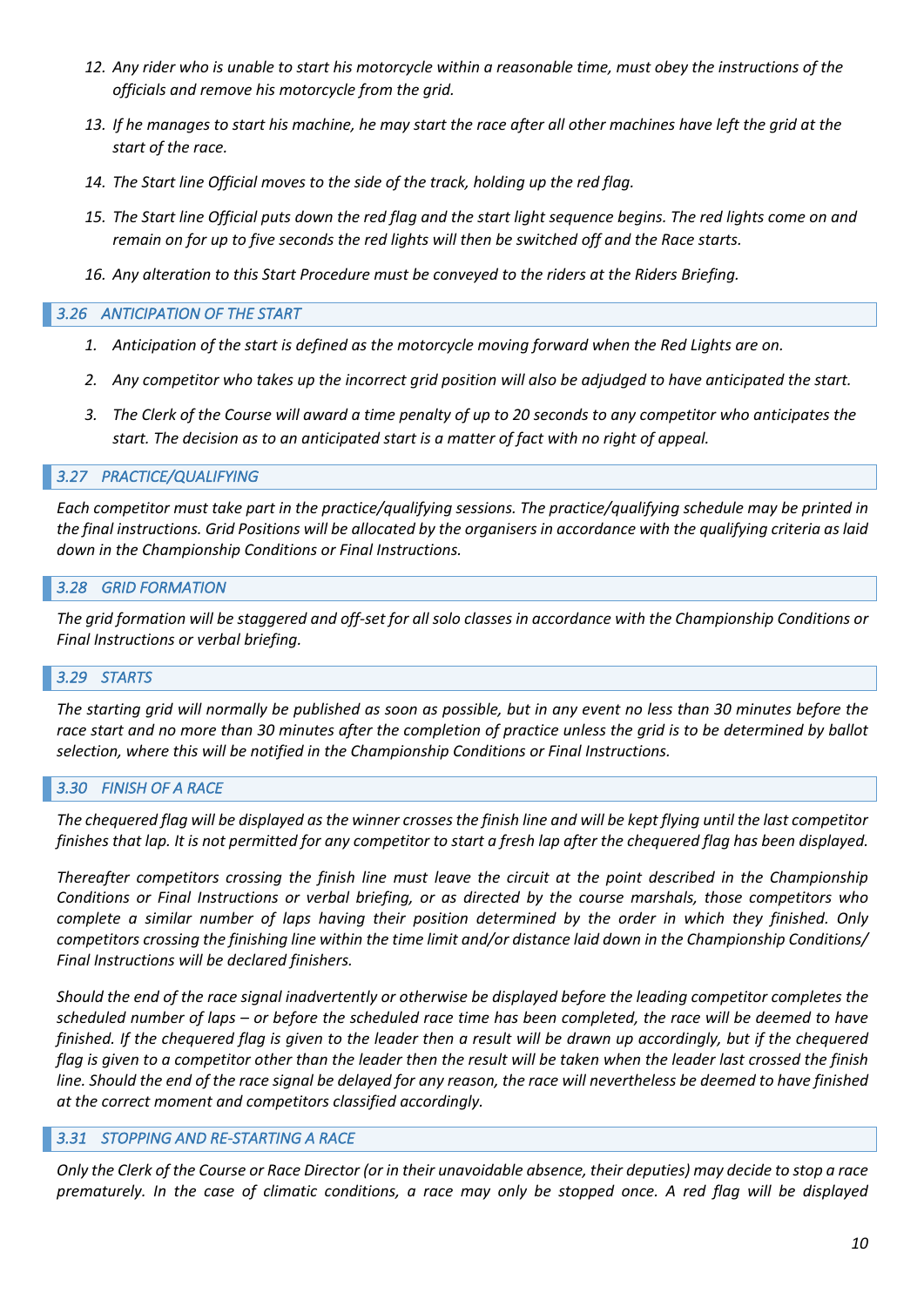*simultaneously at the start line and at all flag posts. When these signals are displayed all competitors must immediately cease racing and follow the directions of the marshals.*

*If a race is stopped before 50% of its scheduled duration has elapsed, it will be considered null and void. All competitors originally taking part shall be allowed to re-start on either their original machine or their replacement machine provided it has been approved by the technical officials. The re-started race shall be for all competitors who will start from their original grid positions including the competitor(s) who may have caused the red flag. Abuse of this rule may result in exclusion at the discretion of the Race Director or Clerk of the Course. However, any competitor involved in a red flag incident who is concussed or deemed injured by trackside officials must obtain medical clearance before being allowed to re-start. The place of any competitor unable to take the re-start shall be left vacant. If it is found to be impossible to re- start the race for whatever reason, the result of the shortened race will count, and full Championship points will be awarded for that particular race as per the method laid out below.*

*If a race is stopped after 50% of its scheduled duration have elapsed, it will be considered to have finished. The order of classification for all competitors shall be based upon the order of the race the last time the leader of the race crossed the finish line prior to the showing of the red flag as recorded on the timing system. An alternative specification or time limit for rule 16 may be detailed in individual Championship Conditions by the organisers.*

*Any competitor who is deemed to have deliberately caused a red flag incident, ridden/driven in a dangerous or unsportsmanlike manner or otherwise gained unfair advantage by the red flag will be removed from the results by the Race Director.*

#### *3.32 RESULTS*

*All practice timesheets, grids and result sheets are deemed provisional until any machines detained in Parc Ferme are released by the Technical Officials after post practice/race controls and/or after completion of any judicial or technical procedures. Although results may be posted immediately after a race a period of 30 minutes will be allowed for protest until those results are deemed official.*

#### *3.33 WET & DRY RACES*

*Where possible races will be categorised as 'wet' or 'dry'. If the race is categorised as 'wet', a "WET RACE" notice may be displayed on the grid and in the pit lane / assembly area. The purpose of this classification is to indicate to competitors the consequence of varying climatic conditions during a race. Where possible a race or practice may be defined by the Clerk of the Course or Race Director as 'wet' when the majority of the track is wet during the session. It is the competitor's responsibility to make sure they are happy with any indication offered and make sure their machines and equipment are suitable for the track conditions and ride accordingly. When a race is classified as a 'wet' race a competitor must start & finish the race on whatever tyres his machine was fitted with at the time of entering the grid.*

*If the race is declared a 'dry' race and climatic conditions change sufficiently that in the view of the Race Director, Clerk of the Course or their Deputy that to continue would be dangerous then the race may be stopped and re-started subject to the conditions in rule 16.*

#### *4. TECHNICAL REGULATIONS*

*Please read all the documentation provided, taking special care to understand all matters of safety concerning your class of machinery and procedures, ignorance is not an acceptable defence when it comes to discipline protests or litigation.*

#### *4.1 TECHNICAL CONTROL*

*It is the competitor's responsibility to ensure that their machine/s is presented at technical inspection in the same condition as for racing. It is the responsibility of the competitor to re-present his machine for technical inspection after any accident damage.*

*The SOLE RESPONSIBILITY for the safety and suitability of his machine and clothing for competition lies with the competitor. The Senior Technical Official or Race Director may, at their entire discretion, refuse to allow any machine, or component, or item of protective clothing to be used on the grounds of safety, in any competition, their word shall be final.*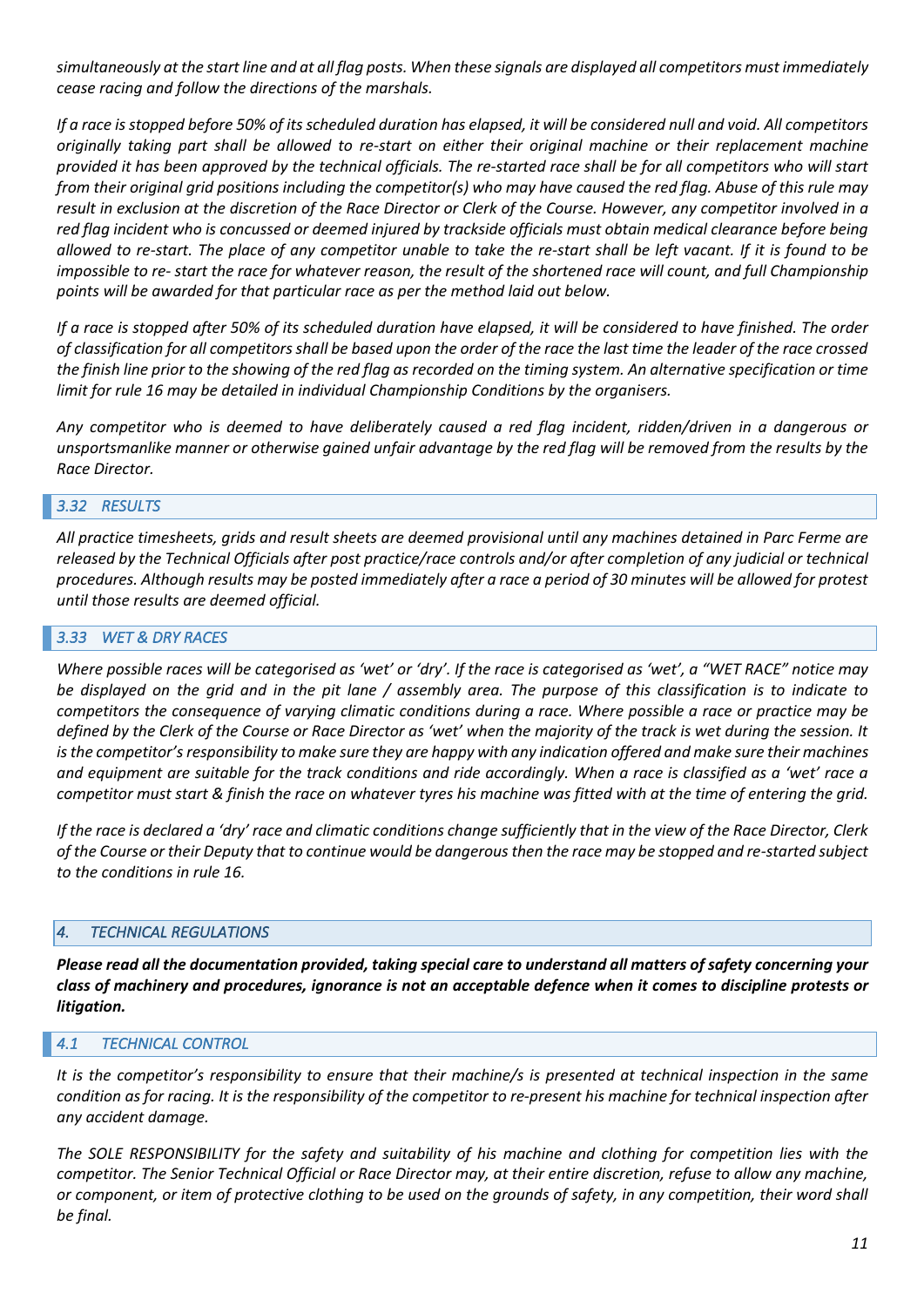#### *4.2 PROTESTS - MACHINE ELIGIBILITY*

*Any protest against the eligibility of a machine must be made in accordance with the Scottish Supermoto Sporting Code, section 18: Protests and Appeals. If so ordered by the Race Director, competitors must strip their machines to allow adjudication upon the veracity of a protest. Refusal to strip shall be considered a verification of the protest, which will then be upheld.*

#### *4.3 ADDITIONAL TECHNICAL REQUIREMENTS*

*A Championship Organiser/Promoter may enforce additional technical requirements at any time, which shall be published in the Championship Conditions, the Final Instructions or by way of an Official Bulletin.*

#### *4.4 GENERAL*

*All machines offered for technical inspection shall be of a clean, tidy and sporting appearance with no offensive markings that could damage the image of the organisers and promoters or bring the sport into disrepute. Race numbers and backgrounds must be clearly visible, of the correct size and not obscured by any graphics or stickers.*

#### *4.5 FIRE EXTINGUISHER*

*It is a compulsory requirement that all vehicles used for the transport of a racing machine, whether that be internally transported or externally by trailer be equipped with a 2kg (minimum) dry powder fire extinguisher available for immediate use This extinguisher must show the date of the last annual inspection. Failure to comply with thisregulation will result in a sanction imposed by the Race Director.*

#### *4.6 NUMBER BOARD REQUIREMENTS*

*All machines must carry the correct allocated race number, failure to comply with this rule will result in removal of points gained in that race. Should exceptional circumstances arise during a meeting that means the correct numbers cannot be displayed then the rider or a representative should inform timekeeping BEFORE taking to the track.*

*Number Boards must be fitted to the front and both sides of the machine in a position that is not obscured by the rider when seated on the machine. The minimum size for number plates is 250mm x 200mm and the minimum figure size for identification numbers is 130mm high x 15mm wide.*

- *Scottish Supermoto general standard is white background with black numbers.*
- *Other colour combinations are permissible but they must be legible - this is to accommodate riders who compete in other championships where different colour variants are required.*
- *Previous years club champions may display red background with white numbers\**

*\*The overall Champion of each class shall have first choice of the number one plate (red background with white number); if he does not want that number, he may use the Red-White combination for his chosen cherished number. Other class winners may use the number 1 plate if it isn't claimed.*

*If there is duplication of rider numbers, the second person to enter will be asked to add an X or extra number.*

#### *4.7 PERSONAL PROTECTION*

# *4.7.1 PERSONAL CLOTHING*

*During practice and racing riders and passengers must wear the following clothing and footwear:*

- *A complete all in one leather suit of at least 1.2mm in thickness on all parts of the suit, suits zipped together at the waist to a good standard are permitted. Non-leather material may be used if it meets with the following requirements.*
- *The following characteristics of the material must be at least equivalent to 1.5mm of cowhide (not split leather). Fire retardant quality – Resistance to abrasion – Coefficient of friction against all types of asphalt – perspiration absorbing qualities – Medical test – non-toxic and non-allergenic – Fabric of a quality that does not melt. It must be non-flammable.*
- *The following areas must be padded with at least a double layer of leather or enclosed plastic foam at least 8mm thick: Shoulders, elbows, both sides of the torso and hip joint, the back of the torso, knees.*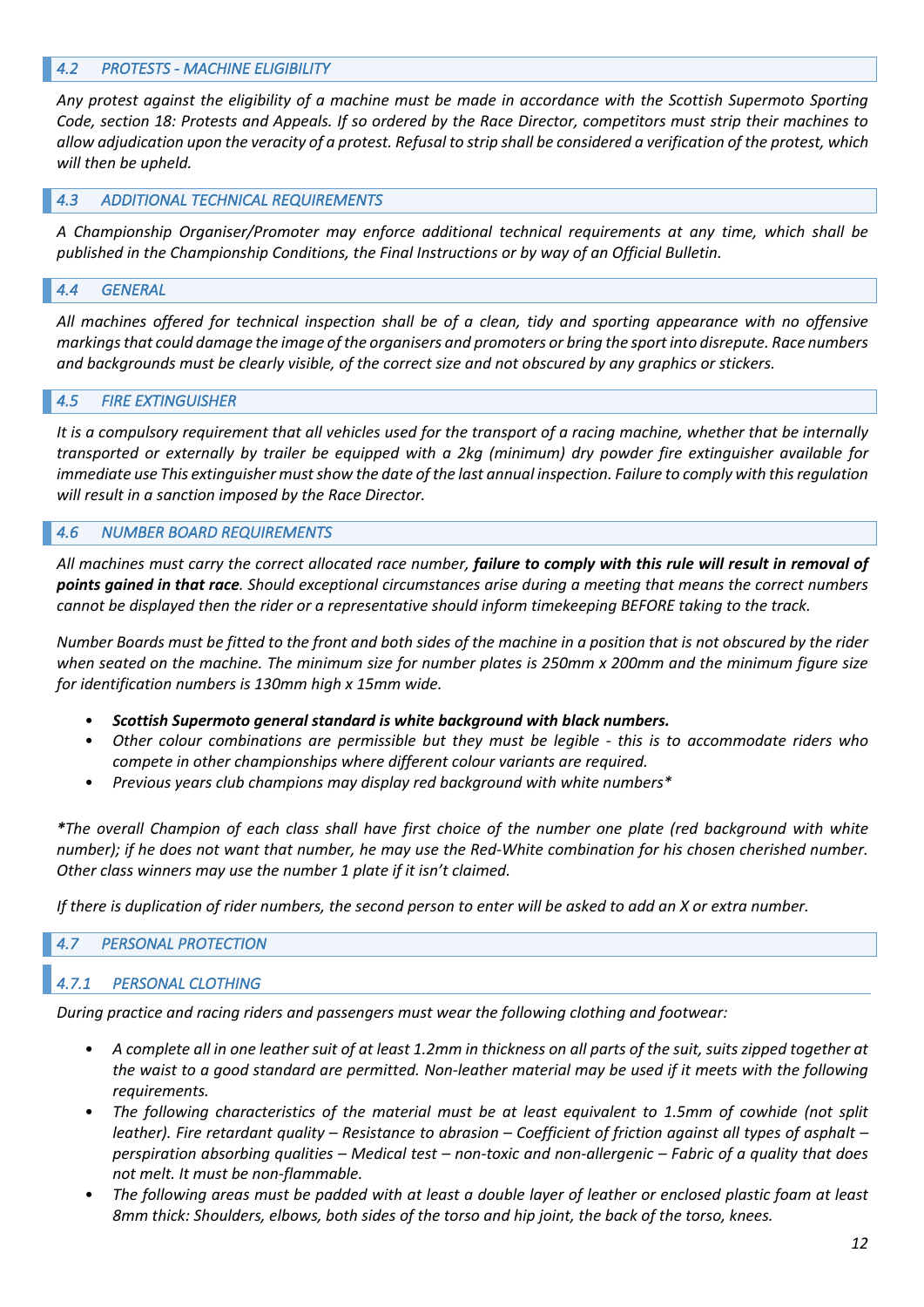- *Competitors must wear complete undergarments if they use suits which are not lined. Suitable undergarments may be of the Nomex type, they may also be of silk or simply cotton. Synthetic materials which may melt, and which could harm the riders skin in an accident are not allowed, neither for the suit nor for the undergarments.*
- *Competitors footwear must be of leather or Kevlar substitute material and of a minimum height of 200mm to provide, with the suit, complete protection (i.e. no exposed areas).*
- *Competitors must wear suitable leather/Kevlar race gloves of high quality; gloves must cover the gap at the wrist. Fabric short Moto-X gloves are not permitted.*
- *The use of metallic material in any item of clothing or personal protection which regularly comes into contact with the track is prohibited (i.e. metal studs in knee sliders, boots etc.).*
- *A back protector is compulsory.*
- *Body jewellery: it is recommended that any body piercing studs, ring etc. are removed.*

# *4.7.2 HELMETS*

*All Competitors must wear helmets bearing one of the following approval codes and must be in good condition with no damage. Helmets must fit correctly and have a secure means of fastening.*

| <b>Territory</b> | <b>Marking</b>                |
|------------------|-------------------------------|
| UK Only          | BS6658:1985 or ACU Gold Label |
| Europe           | ECE22-05 'P' 'NP' or 'J'      |
| Japan            | JIS T 8133:2000               |
| <b>USA</b>       | <b>SNELL M2005</b>            |

# *4.7.3 PERSONAL VIDEO EQUIPMENT*

*Personal video equipment, i.e. GO-PRO and other similar devices are allowed. However, the mounting of these devices on the riders' helmet is strictly prohibited. If worn on the person, they must be chest mounted on a secure purpose built harness. If mounted on the machine they must be securely fitted, suction mounts are not acceptable. A tether ifsupplied with the device or if not, cable ties must be added to ensure that if dislodged the camera stays with the competitor and machine.*

# *4.8 ALL ADULT CLASSES*

# *4.8.1 ENGINE AND FRAME NUMBERS*

*All machines are required to have engine and frame numbers that have not been tampered with or deleted. New unstamped components are permissible, but proof of ownership may be required.*

# *4.8.2 EXHAUST PIPES*

*The end of the exhaust pipe (silencer), or pipes, must not project beyond the extremity of the fixed cycle parts. The maximum allowed diameter of the exhaust silencer outlet is 33mm.*

#### *4.8.3 SUPERCHARGERS AND TURBOCHARGERS*

*Superchargers and turbochargers are not permitted.*

#### *4.8.4 THROTTLE CONTROL*

*Throttle controls must be self-closing when not held by the hand. This function must apply whether the engine is running or not.*

#### *4.8.5 CLUTCH AND BRAKE LEVERS*

*All handlebar levers must be ball ended (radius ended or flat with no sharp edges). The ends must be permanently fixed and form an integral part of the lever.*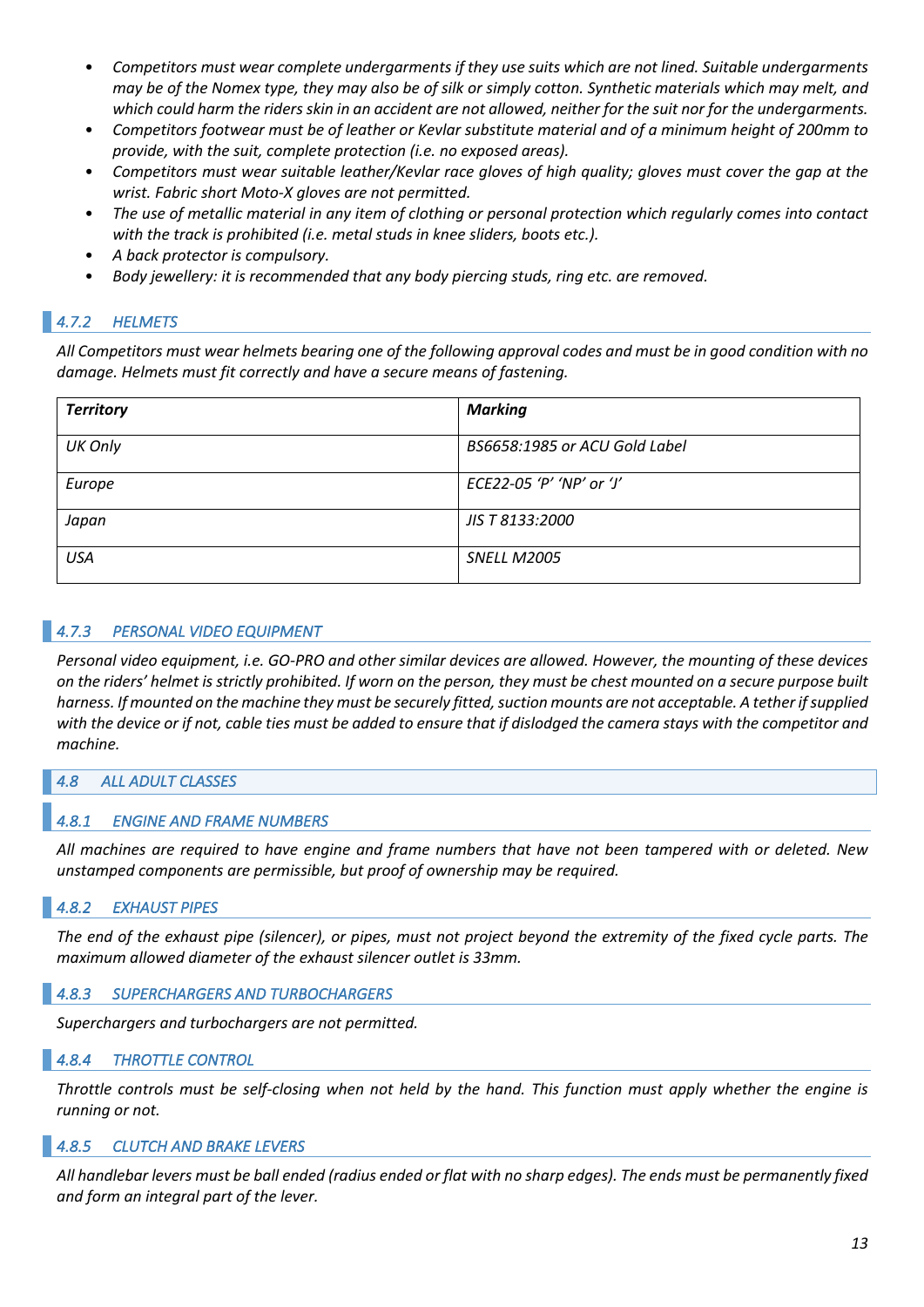#### *4.8.6 BRAKES*

*Machines must have independent brakes for each wheel. For machines with two front brakes the split of the brake lines must be above the bottom yoke.*

#### *4.8.7 OIL SUPPLY PIPES*

*Oil supply pipes containing positive pressure should be of braided steel construction and be security fastened.*

#### *4.8.8 OIL CATCH TANKS, PETROL AND OIL BREATHERS*

*ALL fluids must be routed into a separate catch tank; where breathers are fitted to engine, gearbox and petrol tanks, these must discharge into a secure container of at least 250cc capacity.*

#### *4.8.9 PETROL AND OIL FILLERS/FILTERS*

*Petrol and oil fillers must lock securely or be suitably security wired to prevent leakage; Oil in and Oil out plugs securely lock wired. This will be heavily enforced.*

#### *4.8.10 ADDITIVES TO WATER IN RADIATORS*

*Glycol Anti-freeze is extremely slippy when spilt on tarmac and is consequently forbidden. An approved non-Glycol additive may be used, plain water is also permitted. The penalty for non-compliance is disqualification from the meeting.*

#### *4.8.11 FOOTRESTS*

*Footrests should be of the folding type if they can contact the ground when the bike is on its side; the ends of the footrests must be rounded and have no sharp edges.*

#### *4.8.12 CRASH BOBBINS AND FOOTREST SLIDERS*

*Crash bobbins and footrest sliders are mandatory. When these items are affixed to any machine, footrest sliders must be mechanically attached with secure fastenings (not cable ties) and crash bobbins must be secured with nylon type nuts.*

#### *4.8.13 BATTERIES*

*All batteries must be securely fixed and protected from impact. Sealed batteries in a secure steel framework are strongly recommended.*

#### *4.8.14 FRONT SPROCKET GUARDS*

*Front sprocket guards must be fitted and provide adequate protection.*

#### *4.8.15 FUEL*

*Only fuel commercially available from Roadside filling stations is eligible. No Race Fuel or AvGas.*

#### *4.9 CLUBMAN/ELITE AND NOVICE SUPERMOTOS*

#### *4.9.1 ELIGIBILITY*

*Any mass manufactured or specially built Supermoto machine.*

#### *4.9.2 CONTROL OF EXHAUST SOUND LEVEL*

*The biggest challenge facing our sport is the control of noise. All competitors have a duty to ensure their machines comply with approved noise levels and technical regulations prior to attending a meeting.The sound output from each machine shall not exceed 96dba at the engine revolutions applicable to the machine in the following table:* 

| <b>Engine Size</b> | <b>RPM</b> (Static) |
|--------------------|---------------------|
| Up to $125cc$      | 7000rpm             |
| 126cc to 499cc     | 4000rpm             |
| Over 500cc         | 5000rpm             |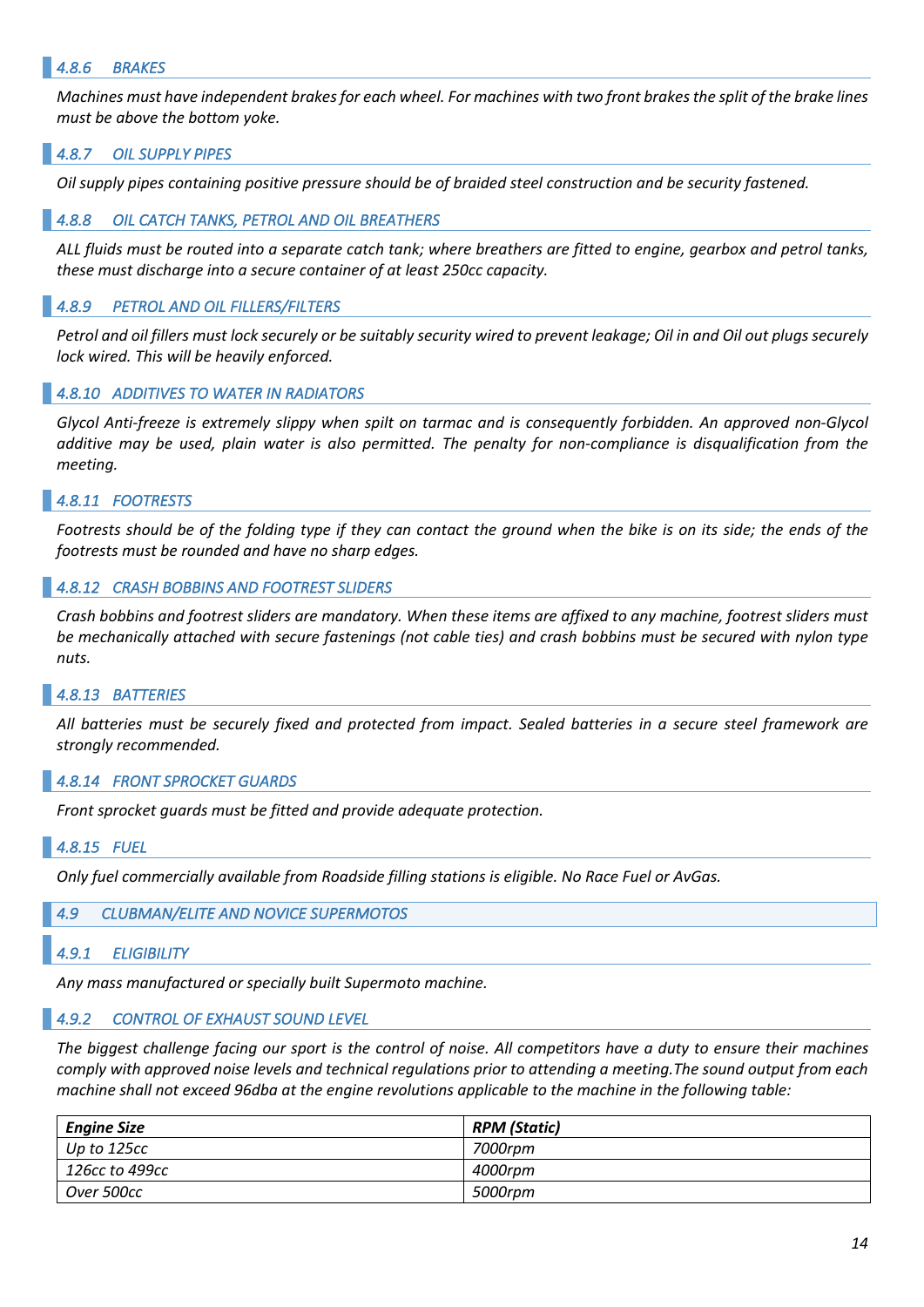*The noise test will be conducted with the microphone placed at an angle of 45degrees from the end of the exhaust, 95cm away from the sound source. NOISE IS SOCIAL AND ENVIROMENTAL POLLUTION. Machines found to be excessively noisy during an event may be subject to exclusion.*

*Black flag will be implemented. Please make every effort to comply. You will be subjected to noise testing at random, which may be going on to the circuit or leaving the circuit after the race. Be helpful and cooperative with all officials.*

# *4.9.3 HANDLEBARS*

*The width of handlebars must be at least 450mm. Grips must be attached in such a way that at least the minimum width is reached when measured between the outside end of the grips. Any exposed bar ends must be plugged with a rubber covered solid material. Plastic hand guards (aka brush guards) must be fitted to the machine's handlebars, one hand guard on either side. Each individual hand guard must be fixed to the handlebar via two mounting points, one of which must be the end of the handlebar. The minimum angle of movement must be 15 degrees either side of the centre line. Steering must be restricted to ensure that a minimum clearance of 30mm is maintained between the grips and the tank or any other part of the bodywork to prevent the rider's fingers from being trapped.*

*4.10 ADULT MINIBIKE SUPERMOTO, ADULT TAR ONLY SUPERMINI AND PITBIKE* 

# *4.10.1 ELIGIBILITY*

*Any mass manufactured or special built Pit Bike based on the Chinese horizontal pit bike engine or Honda CRF150 engine or vertical 85cc 2-stroke engine. Maximum Wheel size 12". Open Suspension. Open Tyres.*

# *4.10.2 CONTROL OF EXHAUST SOUND LEVEL*

*The sound output from each machine shall not exceed 96dba at the engine revolutions applicable to the machine in the following table:*

| <b>Engine Size</b> | <b>RPM</b> (Static) |
|--------------------|---------------------|
| Up to 125cc        | 7000rpm             |
| 126cc to 200cc     | 5000rpm             |

*The noise test will be conducted with the microphone placed at an angle of 45degrees from the end of the exhaust, 95cm away from the sound source. NOISE IS A SOCIAL AND ENVIROMENTAL POLLUTION. Machines found to be excessively noisy during an event may be subject to exclusion.*

*Black flag will be implemented. Please make every effort to comply. You will be subjected to noise testing at random, which may be going on to the circuit or leaving the circuit after the race. Be helpful and cooperative to all members of staff.*

# *4.10.3 HANDLEBARS*

*Any exposed bar ends must be plugged with a rubber covered solid material. If plastic hand guards (aka brush guards) are fitted to the machine's handlebars, each individual hand guard must be fixed to the handlebar via two mounting points, one of which must be the end of the handlebar.*

# *4.10.4 ENGINE RESTRICTIONS*

#### *Tar Only Pit bike*

*All bikes must have the original production based horizontal engine with a maximum of 160cc 4 stroke. Z40 cams are allowed.*

*Open ignition systems. Open carburettor to a maximum of 26mm. Open exhaust. No high compression pistons.*

*Standard head and base gasket must be used. No porting skimming or gas flowing will be allowed.*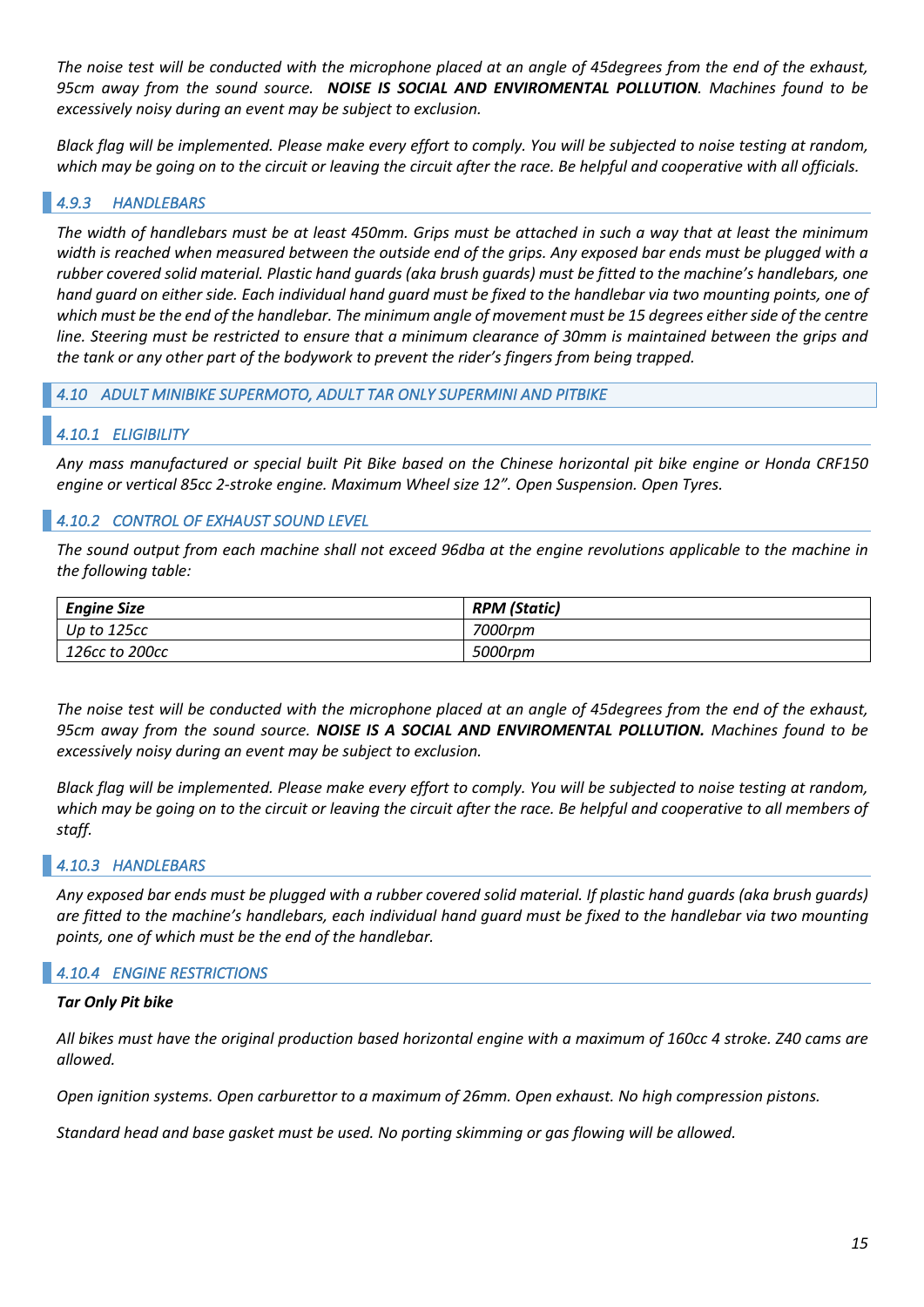#### *Adult Minibike Supermoto / Tar Only Supermini*

*Any horizontal minibike engine up to 115cc 2 stroke / 200cc 4stroke. Open Ignition system. Open Exhaust. Open Carburettor.*

#### *4.11 ALL JUNIOR CLASSES*

#### *SAFETY*

- *Oil fill and drain plugs safety wired*
- *Catch tanks fitted for carb overflow and oil breather*
- *Catch tray fitted (JSM) (Belly pan Mini GP)*
- *Crash bobbins fitted to both front, rear axles and footrests. Either wraparound hand guards or crash bobbins must be fitted to handlebar ends.*
- *Bikes must be well presented and prepared, Pre track technical inspection will be performed prior to each event.*

#### *4.11.1 JUNIOR SM 90 BAMBINO / GP90 CLASS*

#### *AGE GROUP: 6 – 10 YEARS*

• *The class is open to all riders aged 6 yrs & above, (year of their 6th birthday must fall within the main championship season), but they must be able to hold themselves up on the machine when stationery and also be able to pull away and stop on their own unaided.*

#### *PERMISSIBLE BIKES (BAMBINO SUPERMOTO)*

• *Any Supermoto style pitbike with a maximum seat height of 84cm*

#### *PERMISSIBLE BIKES (TAR ONLY)*

- *Any Supermoto style pitbike with a maximum seat height of 84cm*
- *IMR MGP 10 Ohvale*
- *GP0 10ʺ with non-adjustable forks*
- *Bucci GP 10 with non-adjustable forks*
- *Predator 10 90 with non-adjustable forks*
- *GRC MGP 10ʹ with non-adjustable forks*

#### *ENGINE*

- *YX 88cc or Lifan 88cc semi auto, fully auto or manual engine.*
- *Electric start engines will be allowed as long as the Battery is a sealed type and that the battery is contained within a purpose-built box welded to the frame/subframe and held in place with a strap or bracket.*
- *Exhaust open. However, the noise output level must be no more than 105DBa when tested using the static test method or 98DBa when tested by Drive-By test method.*

#### *SUSPENSION*

- *Front forks must be non-adjustable upside-down style forks only.*
- *Rear Shock can be replaced*

#### *CONTROLS*

- *Quick action throttles can be fitted*
- *Rear Brake can be either foot or thumb operated.*

#### *BRAKES*

• *Open but both front and rear must be fully operational and work independently of each other.*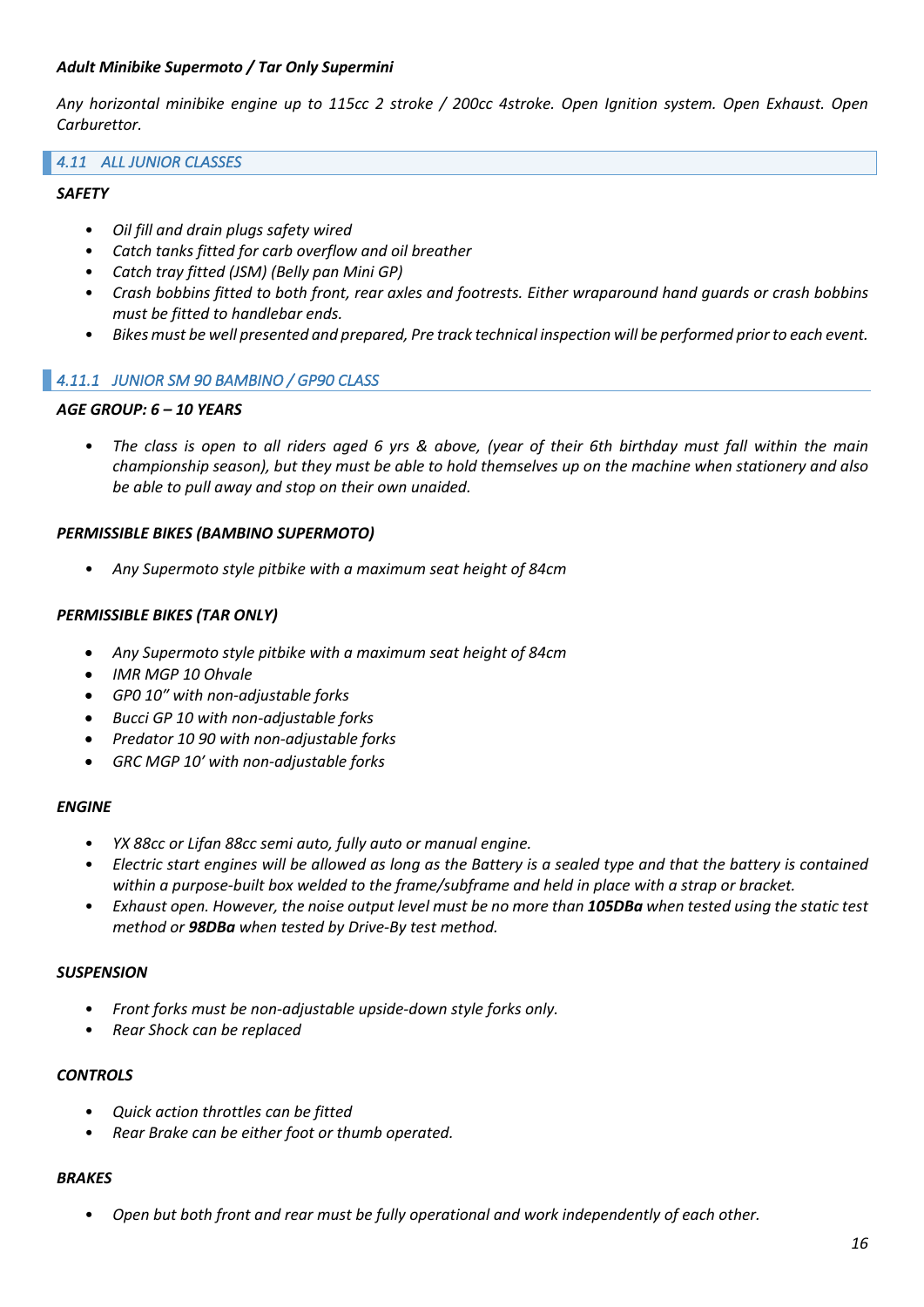#### *FUEL*

• *Standard unleaded fuel purchased from a high street forecourt only.*

# *TYRES & WHEELS*

• *Open Tyres / Maximum 10" diameter wheels (mag wheels are allowed)*

# *4.11.2 JUNIOR SM 140 / MINI GP 140 / GP50*

#### *AGE GROUP: 9 – 14 YEARS*

• *The class is open to all riders aged 9 (year of their 9th birthday must fall within the main championship season) to 14 but they must be able to hold themselves up on the machine when stationery and also be able to pull away and stop on their own unaided.*

#### *MINIMUM OVERALL WEIGHT*

• *The combined minimum weight of bike, rider and racing kit when measured post-race must not be less than 101 KG. Additional weight may be added to meet the weight limit up to a maximum of 10 kilos. The weight must be of the purpose-made type similar to that sold by Demon Tweaks Motorsport and must be firmly fitted underneath or behind the engine and must be securely fitted with drilled and lock wired bolts. All fitted ballast MUST be checked by the scrutineering team BEFORE you take to the circuit.*

#### *PERMISSIBLE BIKES (SUPERMOTO)*

• *Any Supermoto style pitbike with a maximum seat height of 84cm*

#### *PERMISSIBLE BIKES (TAR ONLY)*

- *Any Supermoto style pitbike with a maximum seat height of 84cm*
- *R MGP 10/12 fitted with a 140 engine*
- *Ohvale GPO fitted with a 140 engine*
- *Bucci BR 10/12 fitted with a 140 engine*
- *Predator MGP 10/12 fitted with a 140 engine*
- *GRC MGP 10/12 fitted with a 140 engine*
- *KAYO MGP 150 fitted with original Kayo Upright engine*
- *Metrakit GP 50 / Derbi 50*

#### *ENGINE*

- *YX140 or Zongshen 140 manual engines. The engine must comply with the maximum output specifications for the class as shown above.*
- *Lightened outer or inner rotor kits are allowed.*
- *Variable ignition systems are allowed*
- *Carb up to 26mm measured at the venturi. No flat sides*
- *Jetting open.*
- *Slipper clutches are not allowed.*
- *Exhaust open. However, the noise output level must be no more than 105DBa when tested using the static test method or 98DBa when tested by Drive-By test method.*

#### *SUSPENSION*

• *Open*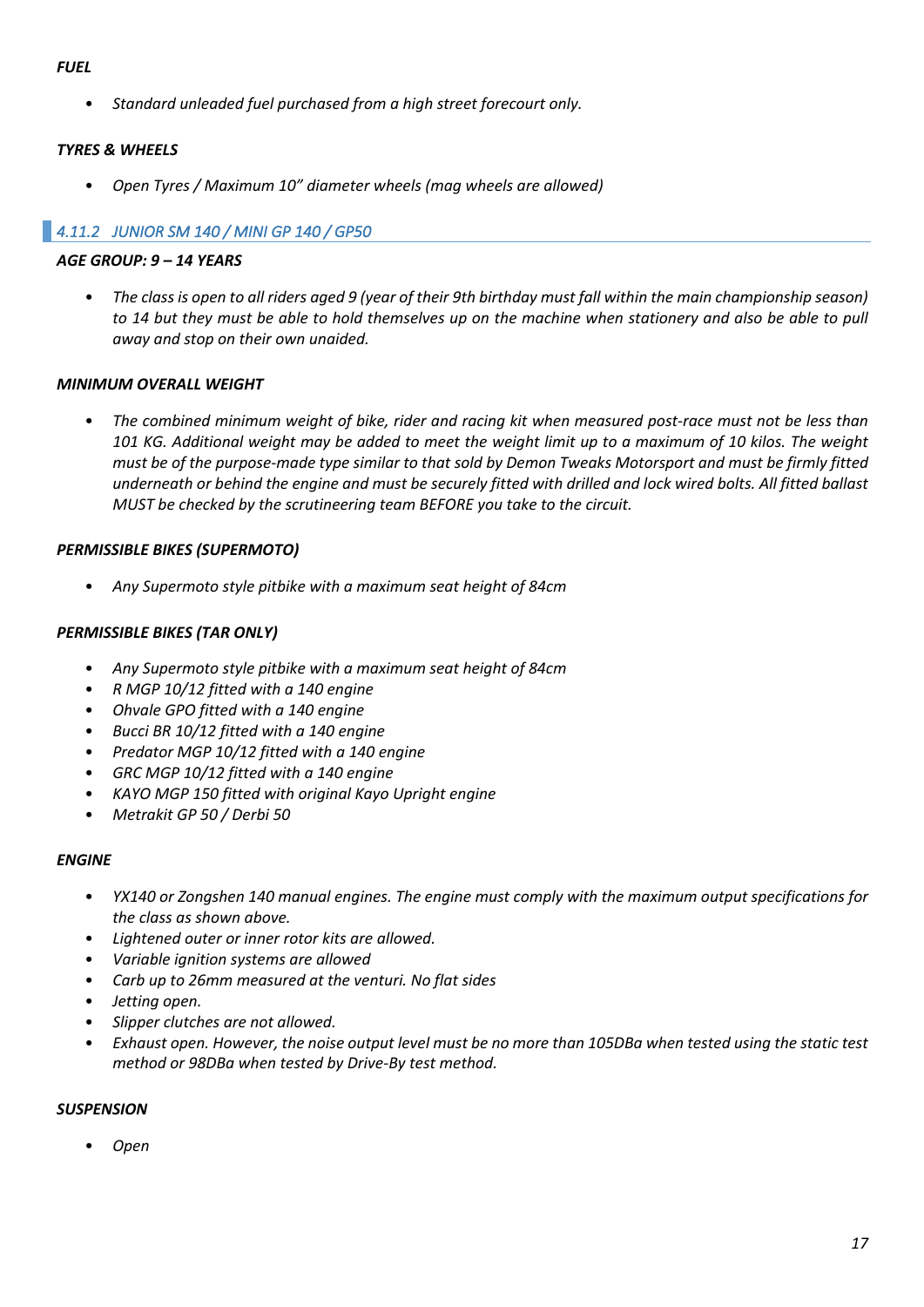#### *CONTROLS*

- *Quick action throttles can be fitted*
- *Rear brake can be either foot or thumb-operated.*

#### *BRAKES*

• *Open but both Front and rear must be fully operational and work independently of each other.*

#### *TYRES & WHEELS*

• *Open tyres / Maximum 12" diameter wheels (mag wheels are allowed).*

# *4.11.3 ACADEMY SUPERMOTO*

#### *AGE GROUP: 11 – 14 YEARS*

• *The class is open to all riders aged 11 (year of their 11th birthday must fall within the main championship season) to 14 but they must be able to hold themselves up on the machine when stationery and also be able to pull away and stop on their own unaided. Younger riders may be allowed at the discretion of the Race Director.*

#### *PERMISSIBLE BIKES*

• *Any Supermoto style minibike*

#### *ENGINE*

- *Up to 85cc 2 stroke or 150cc 4 stroke*
- *Open Ignition system. Open Exhaust. Open Carburettor.*

# *SUSPENSION*

• *Open*

# *CONTROLS*

- *Quick action throttles can be fitted*
- *Rear brake can be either foot or thumb-operated.*

#### *BRAKES*

• *Open but both Front and rear must be fully operational and work independently of each other.*

# *TYRES & WHEELS*

• *Open tyres / Maximum 12" diameter wheels (mag wheels are allowed).*

# *5. SAFETY*

*Safe operation of your machine is your responsibility! Dangerous driving may result in exclusion. See black flag in general regulations. All forms of motorsport are dangerous, and the ultimate responsibility for your safety lies with you – the competitor. All foreseeable steps will be taken to assist you in the understanding of the "Rules of Competition". At Scottish Supermoto we operate an "open door policy" and actively encourage all competitors to discuss any aspect of their concerns or lack of understanding of the way our race series operates.*